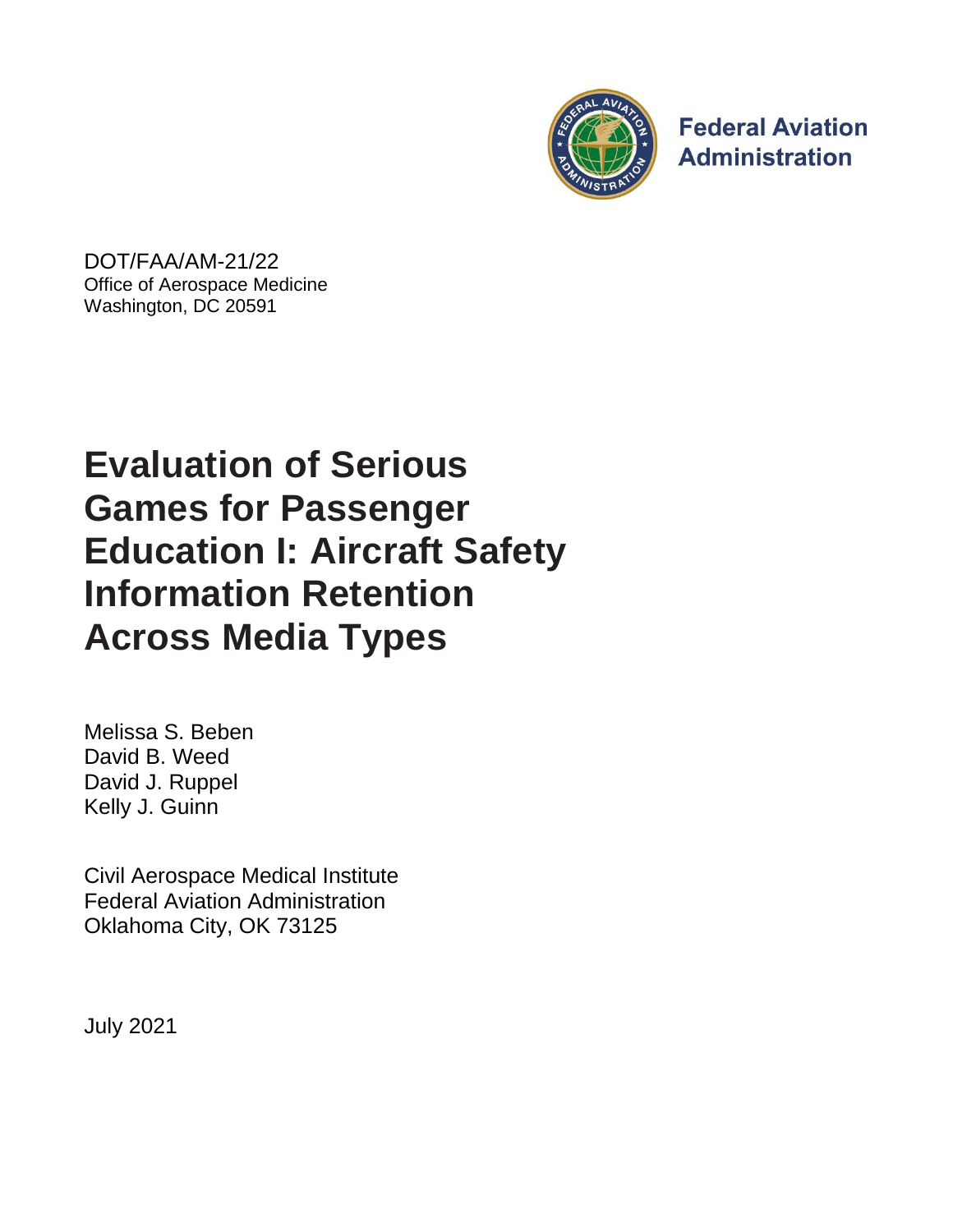# **NOTICE**

This document is disseminated under the sponsorship of the US Department of Transportation in the interest of information exchange. The United States Government assumes no liability for the contents thereof.

 $\overline{\phantom{a}}$ 

This publication and all Office of Aerospace Medicine technical reports are available in full-text on the Civil Aerospace Medical Institute's publications website: <http://www.faa.gov/go/oamtechreports>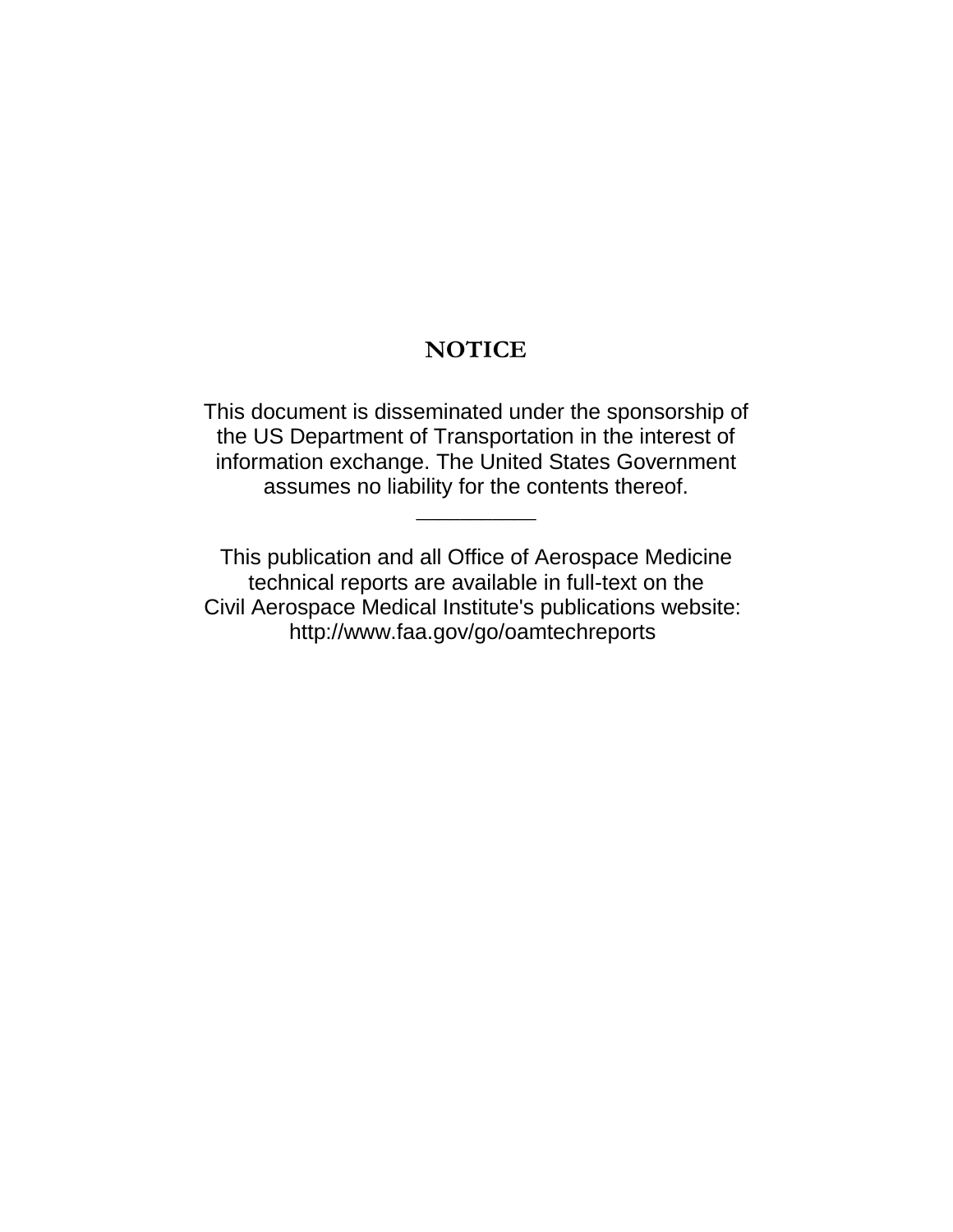#### **Technical Report Documentation Page**

| 1. Report No.                                                                                       | 2. Government Accession No.                                                                               | 3. Recipient's Catalog No.            |  |  |  |  |  |
|-----------------------------------------------------------------------------------------------------|-----------------------------------------------------------------------------------------------------------|---------------------------------------|--|--|--|--|--|
| DOT/FAA/AM-21/22                                                                                    |                                                                                                           |                                       |  |  |  |  |  |
| 4. Title and Subtitle                                                                               |                                                                                                           | 5. Report Date                        |  |  |  |  |  |
| Evaluation of Serious Games for Passenger Education I: Aircraft Safety                              | <b>July 2021</b>                                                                                          |                                       |  |  |  |  |  |
| <b>Information Retention Across Media Types</b>                                                     | 6. Performing Organization Code                                                                           |                                       |  |  |  |  |  |
|                                                                                                     |                                                                                                           |                                       |  |  |  |  |  |
| $7.$ Author(s)                                                                                      |                                                                                                           | 8. Performing Organization Report No. |  |  |  |  |  |
| Beben, M.S., Weed D.B., Ruppel, D.J., Guinn, K.J.                                                   |                                                                                                           |                                       |  |  |  |  |  |
|                                                                                                     |                                                                                                           |                                       |  |  |  |  |  |
| 9. Performing Organization Name and Address                                                         |                                                                                                           | 10. Work Unit No. (TRAIS)             |  |  |  |  |  |
| FAA Civil Aerospace Medical Institute                                                               |                                                                                                           |                                       |  |  |  |  |  |
| PO Box 25082                                                                                        |                                                                                                           | 11. Contract or Grant No.             |  |  |  |  |  |
| Oklahoma City, OK 73125                                                                             |                                                                                                           |                                       |  |  |  |  |  |
| 12. Sponsoring Agency Name and Address                                                              |                                                                                                           | 13. Type of Report and Period Covered |  |  |  |  |  |
| Office of Aerospace Medicine                                                                        |                                                                                                           |                                       |  |  |  |  |  |
| <b>Federal Aviation Administration</b>                                                              |                                                                                                           |                                       |  |  |  |  |  |
| 800 Independence Ave., SW                                                                           |                                                                                                           |                                       |  |  |  |  |  |
| Washington, DC 20591                                                                                |                                                                                                           | 14. Sponsoring Agency Code            |  |  |  |  |  |
|                                                                                                     |                                                                                                           |                                       |  |  |  |  |  |
| 15. Supplemental Notes                                                                              |                                                                                                           |                                       |  |  |  |  |  |
|                                                                                                     |                                                                                                           |                                       |  |  |  |  |  |
|                                                                                                     |                                                                                                           |                                       |  |  |  |  |  |
|                                                                                                     | This study evaluated Serious Games as a tool for passenger education. Serious Games is a persuasive       |                                       |  |  |  |  |  |
|                                                                                                     | technology application developed by the University of Udine, Italy via OTA No. DTFACT-13-A-00003.         |                                       |  |  |  |  |  |
|                                                                                                     | The objective of this project was to improve the level of occupant safety and incident survivability by   |                                       |  |  |  |  |  |
|                                                                                                     | making safety information more transparent and effective to the flying public. This study evaluated       |                                       |  |  |  |  |  |
|                                                                                                     | information retention results from three topics of passenger education information presented to each      |                                       |  |  |  |  |  |
|                                                                                                     | participant in three different styles. The three passenger education safety topics presented were brace   |                                       |  |  |  |  |  |
|                                                                                                     | position, life vest, and oxygen mask. The three media presentation types were a briefing card, a video    |                                       |  |  |  |  |  |
|                                                                                                     | briefing, and a serious game. Participants were given a pretest (for a baseline), a posttest (i.e., after |                                       |  |  |  |  |  |
| information was presented), and a second posttest approximately 90 minutes later. The study found a |                                                                                                           |                                       |  |  |  |  |  |

significant difference in retention based on presentation style. After playing the serious game, retention of information was significantly better than after reviewing the briefing card or a video briefing for all assessments. After viewing the video briefing, the retention of information was significantly better than reviewing the briefing card for the life vest topic only. There are significant differences in knowledge retention based upon the presentation style of safety information. Having a participant virtually perform the action being taught creates a better understanding of the action and results in better retention of the information. The finding that knowledge retention is improved with an interactive style of information presentation suggests that passenger safety briefing materials using an interactive presentation may improve passenger knowledge of safety procedures, which could improve adherence to those safety procedures during an emergency.

| 17. Key Words                                         |                                      | 18. Distribution Statement |                  |           |
|-------------------------------------------------------|--------------------------------------|----------------------------|------------------|-----------|
| Passenger Education, Briefing Cards, Video Briefings, |                                      |                            |                  |           |
| Serious Games, Retention, Cabin Safety                |                                      |                            |                  |           |
|                                                       |                                      |                            |                  |           |
| 19. Security Classif. (of this report)                | 20. Security Classif. (of this page) |                            | 21. No. of Pages | 22. Price |
| Unclassified                                          | Unclassified                         |                            | 28               |           |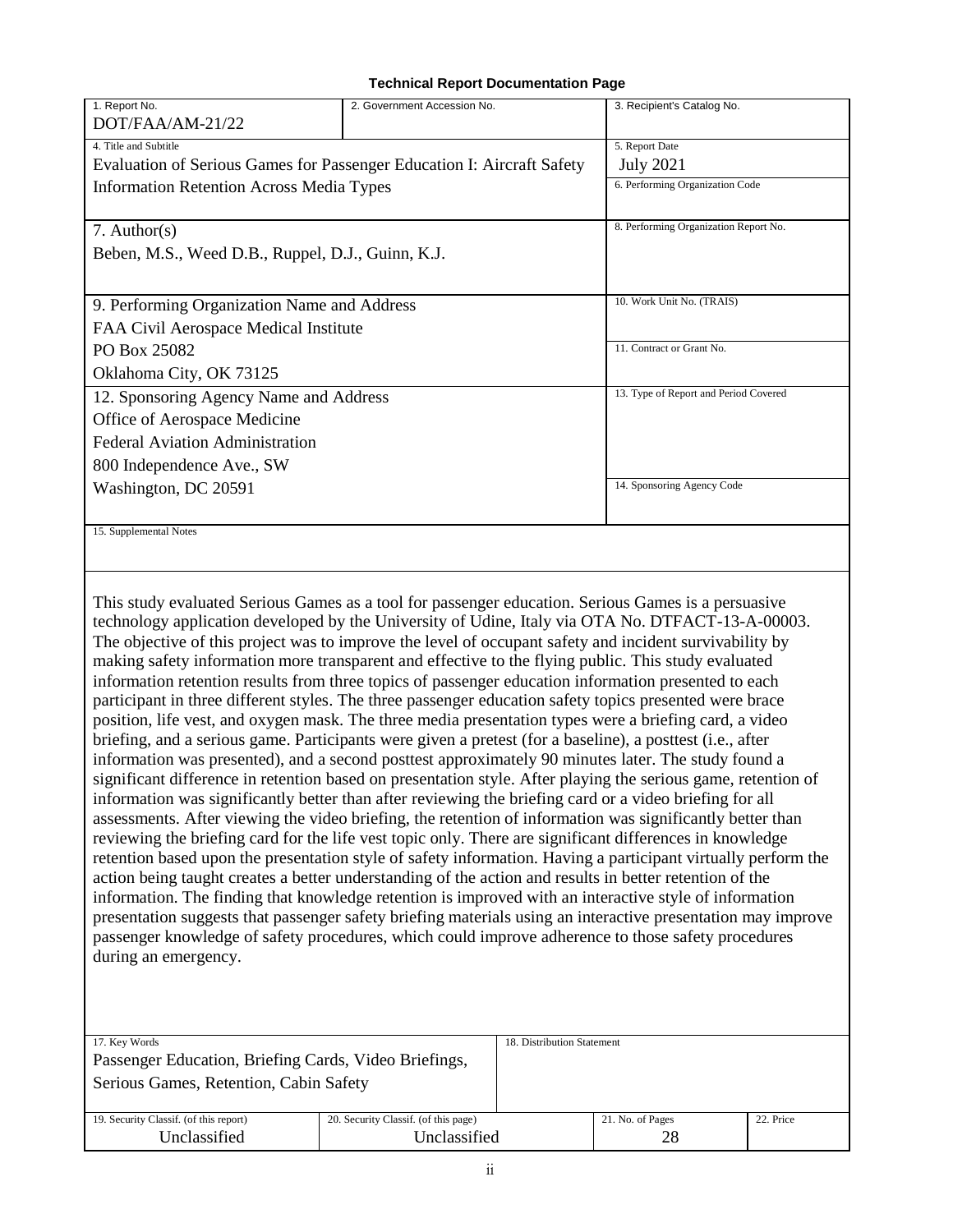#### **ACKNOWLEDGMENTS**

The research reported in this paper was conducted under the Office of Aerospace Medicine, Protection, and Survival Research Branch, Engineering Sciences Research Section (AAM-632), Cabin Safety Research Team at the FAA Civil Aerospace Medical Institute.

Please address questions or comments to Melissa Beben, Human Factors Research Specialist, Cabin Safety Research Team (AAM-632), PO Box 25082, Oklahoma City, OK 73125.

The authors wish to thank Vista Life Sciences and The Cognitive Science Research Center at The University of Oklahoma for providing the Automated Neuropsychological Assessment Metrics program.

The authors also wish to thank the I-Zone Team at the Civil Aerospace Medical Institute for providing briefing cards and video briefing materials.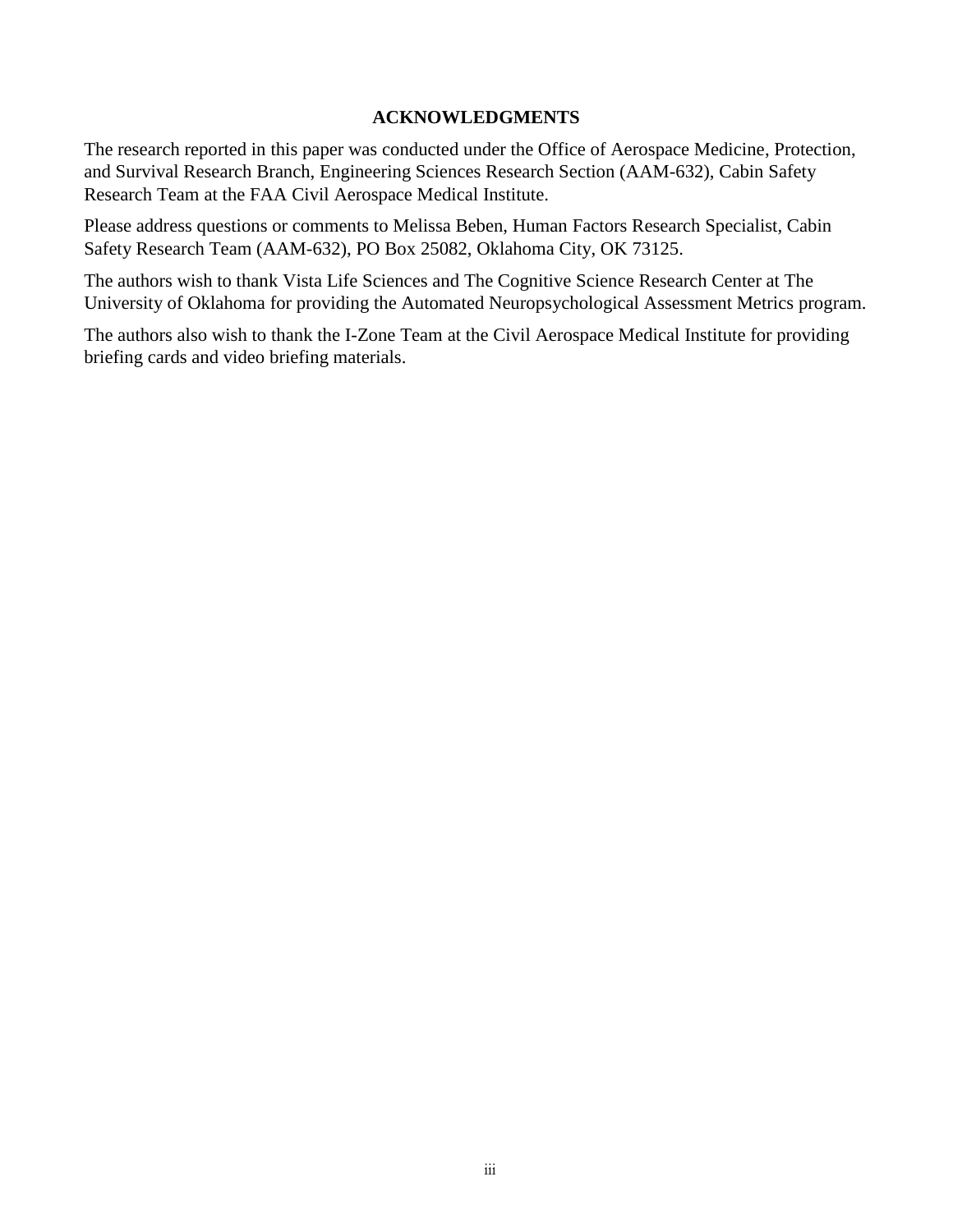# **Table of Contents**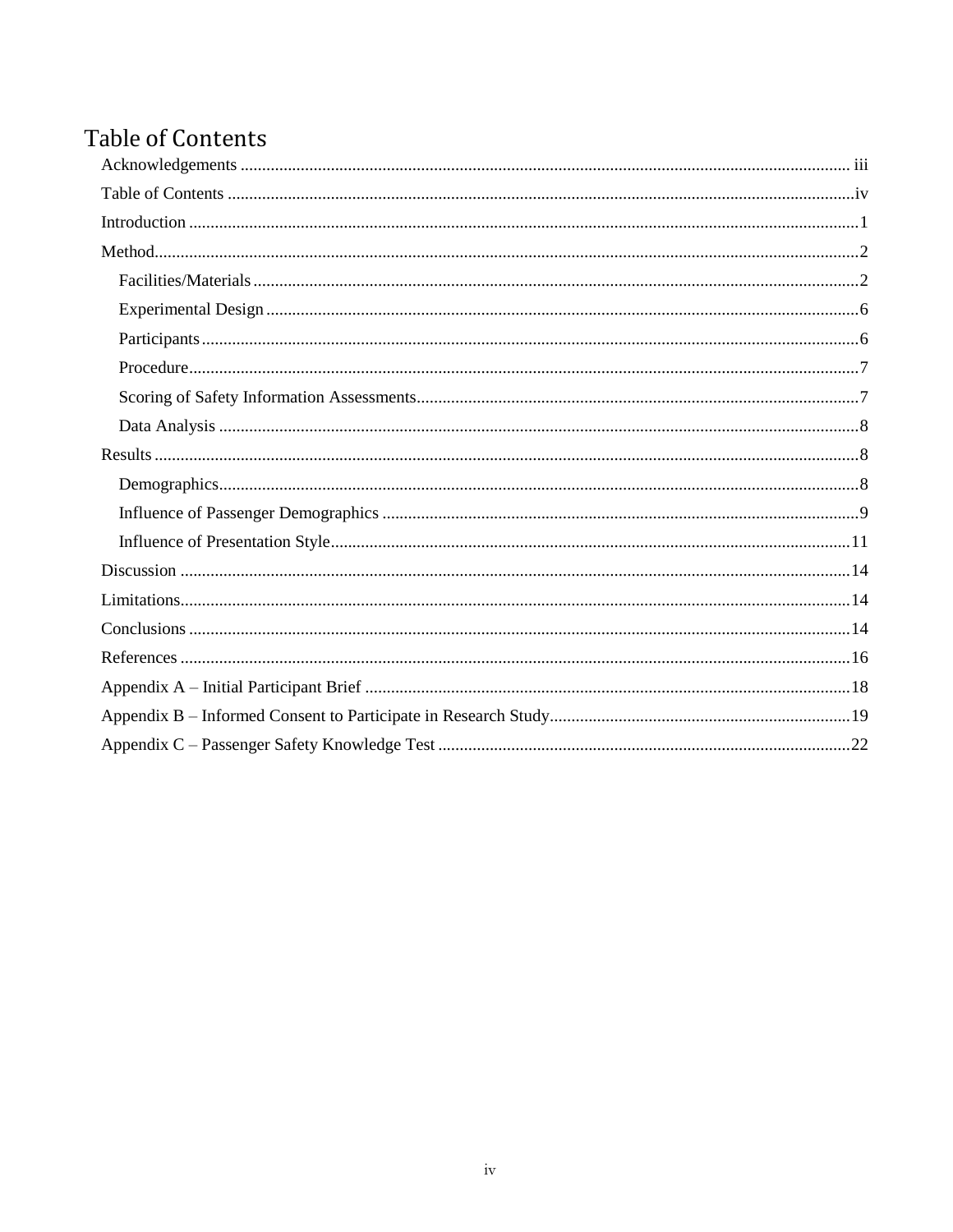# **EVALUATION OF SERIOUS GAMES FOR PASSENGER EDUCATION I: AIRCRAFT SAFETY INFORMATION RETENTION ACROSS MEDIA TYPES**

## **INTRODUCTION**

The Federal Aviation Administration (FAA) has the mission of assuring the safety of millions of passengers who fly on any given day. Federal aviation regulations require that airlines provide safety briefings (e.g., briefing cards, video briefing, and oral briefing) to passengers to inform them of routine and emergency safety procedures on-board transport aircraft (Briefing passengers before takeoff, 1965; Briefing passengers before flight, 1980; Briefing passengers before flight, 1978). The required minimum safety content in these briefings is outlined in both the FAA's Advisory Circular 121-24, *Passenger Safety Information Briefing and Briefing Cards* (2019) and in the Society of Automotive Engineers' (SAE's) Aerospace Recommended 1384, *Passenger Safety Information Cards* (2006). The airline's responsibility is to provide the minimum safety content required by the FAA; however, the presentation style is open to interpretation by the airline. One integral component that is sometimes overlooked is the role of the passengers in their own safety. The FAA asserts that an alert, knowledgeable person has a much better chance of surviving a life-threatening situation that could occur during an emergency. Being an informed passenger includes being an active listener to safety briefings and familiarizing oneself with their surroundings by reading the safety card.

In 2000, the National Transportation Safety Board (NTSB) released a safety study that investigated 46 accidents that occurred between September 1997 and June 1999 involving 2,651 passengers. Questionnaires were mailed to crew and passengers involved in these accidents. Of the 1,043 questionnaires mailed to passengers, 457 were returned. Of the 377 passengers who reported whether they watched the safety briefing, 50 passengers (13%) said they did not watch the briefing, and 182 passengers (48%) reported that they watched at least 75% of the briefing. Of the 457 returned questionnaires, 247 passengers (54%) reported that they had not watched the entire briefing because they had seen it before. An additional 70 passengers reported that they did not watch the entire briefing because it is basic common knowledge. There were differing opinions of the briefing's effectiveness from 141 passengers who watched more than half of the briefing. Of those, 71 passengers reported that the briefing was not helpful during evacuation; the other 70 believed it was helpful. Of the 431 passengers who reported reviewing the card, 293 (68%) reported that they did not read the safety card. Of those, 259 (89%) reported that they had read the card on the previous flight. The most detrimental finding was that, of 399 responses regarding whether a passenger watched the briefing and read the safety card, 175 (44%) responded that they neither listened to the safety briefing nor examined the safety card.

In 2009, US Airways flight 1549 made an emergency ditching into the Hudson River. The NTSB (2010) reported that of the 150 passengers, 25 (17%) reported watching most of the preflight safety briefing, and an additional 19 passengers (13%) reported watching some of the demonstration. Only 12 passengers (8%) reported reading the safety card before or during the flight. This report shows an even greater lack of passenger attention than reported in the 2000 NTSB safety study. Additionally, 70% of passengers did not watch any of the safety briefing, and over 90% did not read the safety card (NTSB, 2010).

More recently, there have been multiple emergency aircraft incidents where there is a concern that passengers were not paying attention to the safety briefings or not following the procedures. The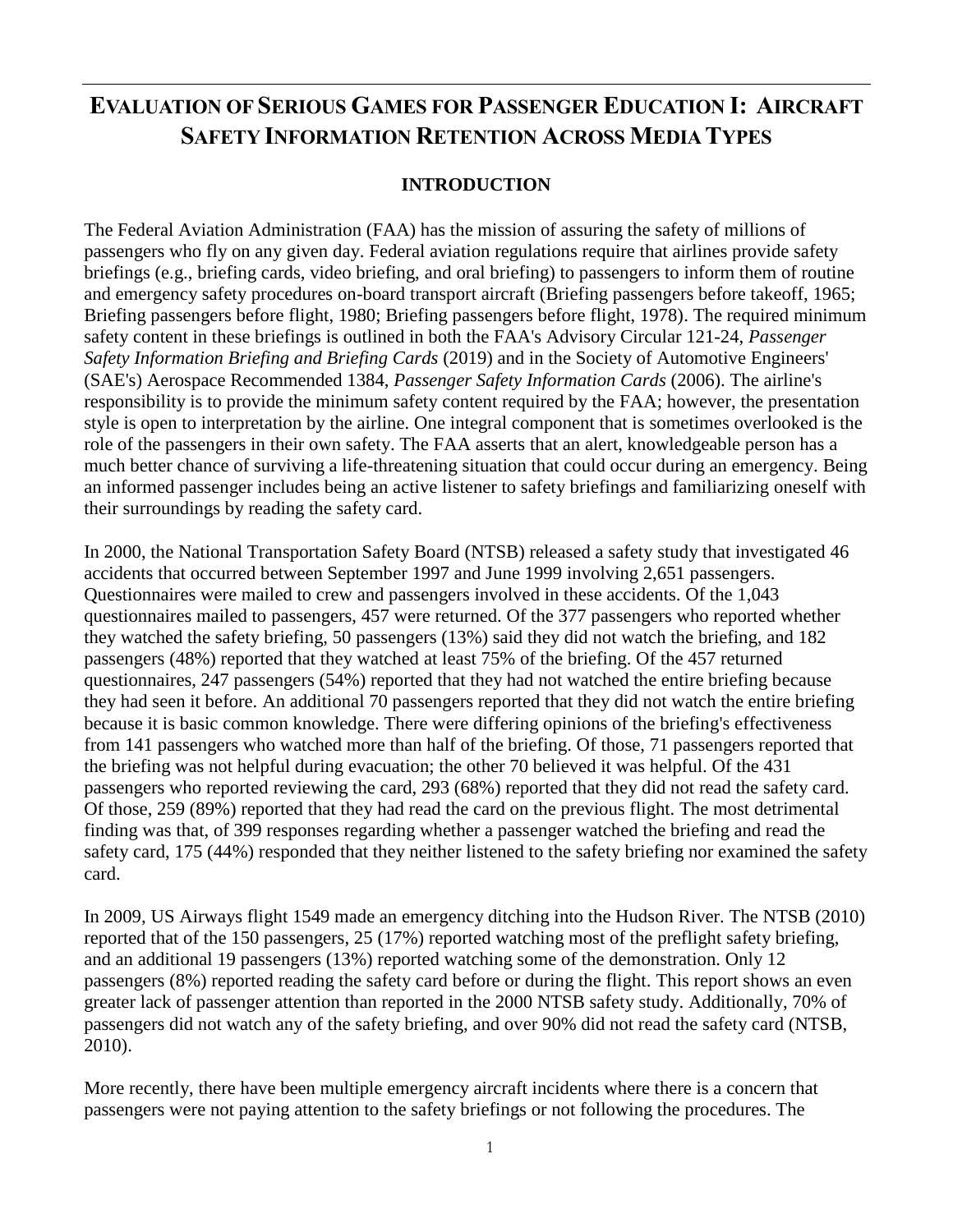accident of American Airlines flight 383 showed that passengers evacuated from all usable exits with carry-on baggage. The NTSB (2016) reported that a flight attendant tried to stop a passenger from taking his/her baggage during the evacuation. The passenger refused to follow the crew's commands, and the flight attendant was forced to relent to continue the evacuation. Another accident, Southwest flight 1380, received considerable public attention after a photograph emerged showing multiple passengers incorrectly wearing their oxygen masks (Cummings, 2018). These and similar incidents and their press coverage and public outcry led to the addition of several items to the FAA Reauthorization Act of 2018, calling for research into methods to mitigate or eliminate future occurrences of these events. Passenger information efforts were identified by the Cabin Safety Research Team (CSRT) as a possibly beneficial area of research for changing passenger behavior during incidents/accidents.

Aside from the lack of attention to the briefings, studies have found that poor comprehension of safety briefing content is a concern. Previous research has shown comprehension levels of briefing cards are below both the International Organization for Standardization and American National Standards Institute criteria (Corbett & McLean, 2007; Corbett & McLean, 2008; Weed et al., 2013). Prior studies have also shown that safety briefing videos yielded low information retention (Seneviratne & Molesworth, 2015; Tehrani & Molesworth, 2015).

Persuasive technology is a relatively new approach to passenger education. The idea of using a simulation to impart information puts the passenger in a role to observe a cause-and-effect relationship between the safety information and the consequences of actions. Airlines are tasked to provide the minimum safety content, but it has been shown that passengers are often not paying attention to the briefing nor reading the safety card. Introducing persuasive technology puts the passenger in a simulation where information is not only presented but outcomes are presented as well. This gives the passenger an active role in obtaining safety information. Research has shown that using persuasive technology significantly affects passenger safety retention (Chittaro, 2012; Chittaro, 2014).

Passenger education is an integral component of aviation safety. Traditionally, passenger education has been communicated via oral briefings, video briefings, and printed safety cards. This research will look at both the traditional forms of passenger education and the new approach of using persuasive technology. Providing passengers with an interactive form of passenger education may provide a statistically significant difference in retaining safety information.

#### **METHOD**

# **Facilities/Materials**

This project ran in conjunction with the study titled "Effects of Airplane Cabin Interiors on Egress I: Assessment of Anthropomorphics, Seat Pitch, and Seat Width on Egress" (Weed et al., 2021), using subjects from that project during times they would otherwise be waiting for fellow subjects to be processed. Participants were brought into a classroom (Figure 1) for the study briefing, informed consent, and testing. For data collected, participants used pens and paper copies of the pretest and posttest surveys. Thirty Samsung Galaxy Tab 6 tablets (CSRT tablets) were used for video briefings and serious games. Participants were each given a pair of disposable earbuds to hear both the video briefing and serious games without disrupting other participants.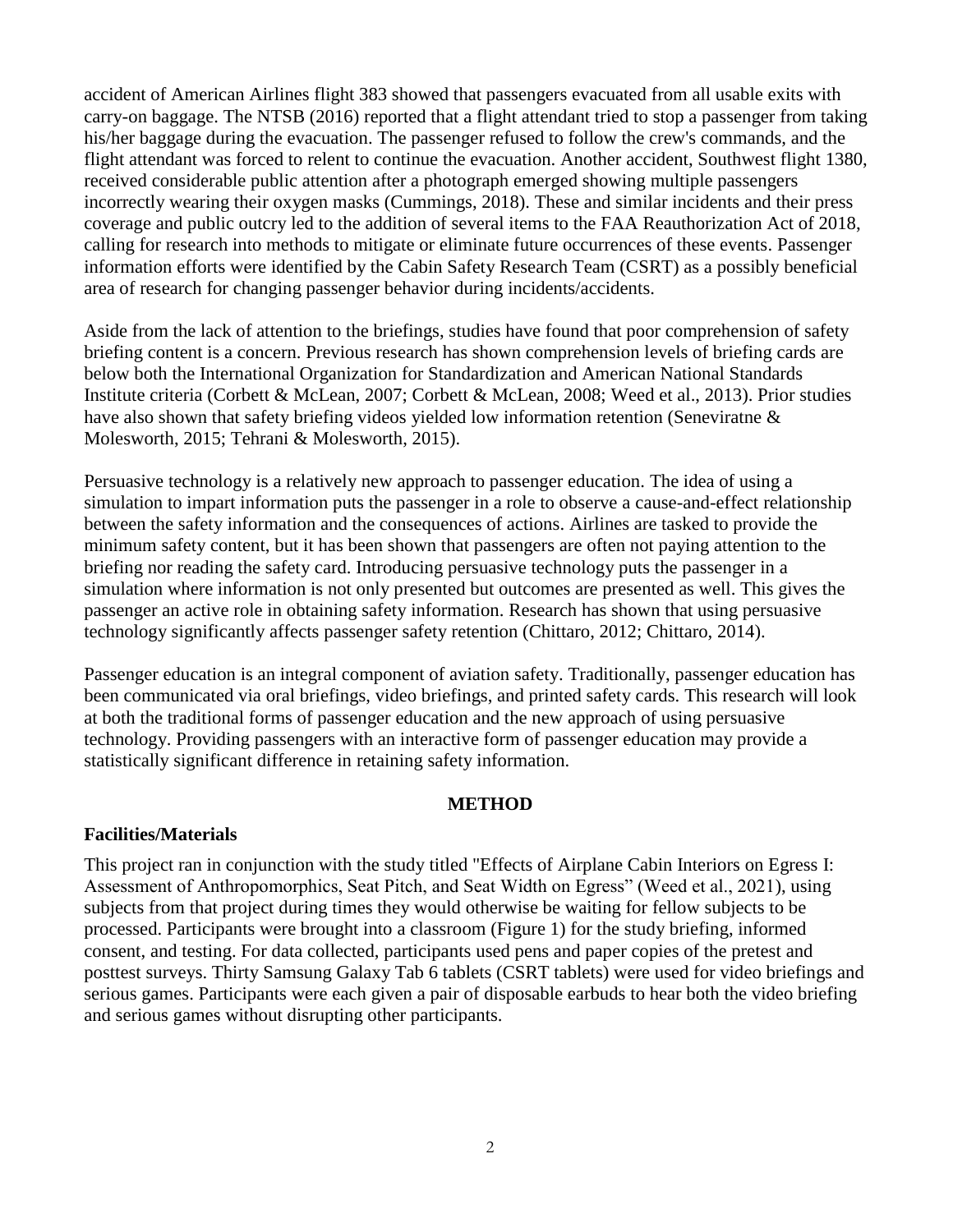#### **Figure 1**

*Room 117 at Civil Aerospace Medical Institute*



*Data Collection/Reduction:* Participant demographic information concerning age, gender, and education level were collected in the course of check-in during the Egress Study. Flight history and flight experience level were self-reported during the Egress Study. Data collection used pen and paper for pretest and posttest surveys. CSRT tablets were preinstalled with the Automated Neuropsychological Assessment Metrics (ANAM) program, the video briefing, and the Serious Games application. Laminated safety briefing cards were used for the briefing card presentation style.

*ANAM*: This cognitive assessment was provided by Vista Life Sciences and the University of Oklahoma. The use of this assessment accomplished several things. First, the assessment allowed the participant to become familiar with the tablet. Second, the de-identified data from the assessment will be shared with Vista Life Sciences and the University of Oklahoma and will contribute to their normative database. Lastly, an evaluation of these data regarding observed participant knowledge retention is planned for a future report.

*Media Types*: This project used three media presentation types to assess passenger information knowledge. To ensure that the knowledge presented was cohesive, a briefing card and video were constructed from the Serious Game, Air Safety World (HCI Lab, University of Udine, Italy). For the briefing card, stills were taken from the game that represented the correct procedure for each of the three safety topics. For the video, a media file was created and loaded onto the CSRT tablet to present the safety information to the participant. Lastly, the serious game was loaded on the tablet.

Briefing Cards: Three briefing cards were constructed from the serious game that illustrated the correct procedures for the safety information.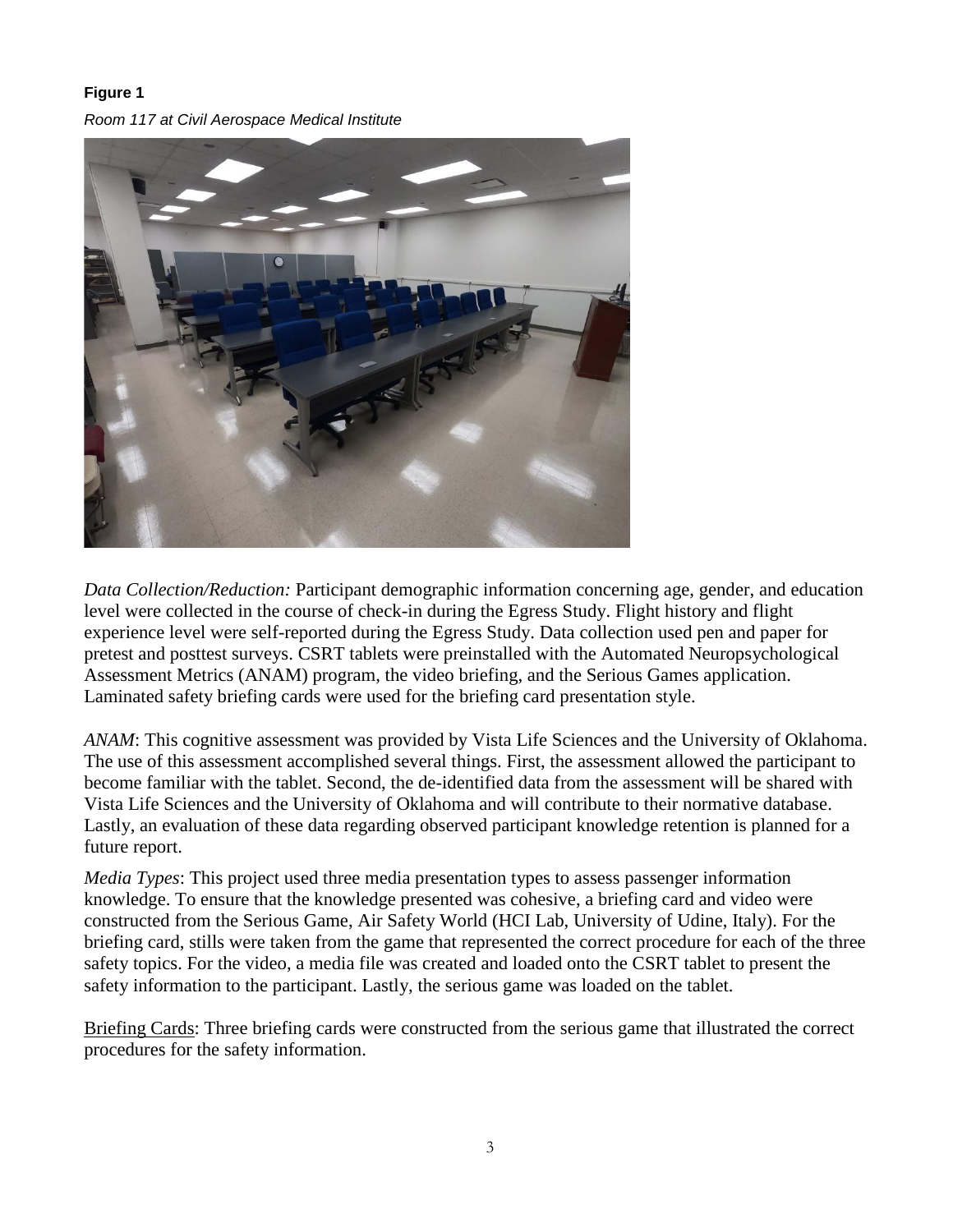The Brace Position briefing card (Figure 2) was one-sided and had three stills: one depicting the proper position of the feet, one depicting proper location for the head, and one depicting where to place the hands.

#### **Figure 2**

*Briefing Card, Brace Position*



The Life Vest briefing card (Figure 3) was two-sided and had six still images. The first page depicted where to find the life vest, how to open the life vest, and how to don the life vest. The other side of the briefing card depicted how to strap the vest around the waist, buckle the vest, and tighten the vest.

## **Figure 3**

*Briefing Card, Life Vest*

LIFE VEST TURN PAGE OVER

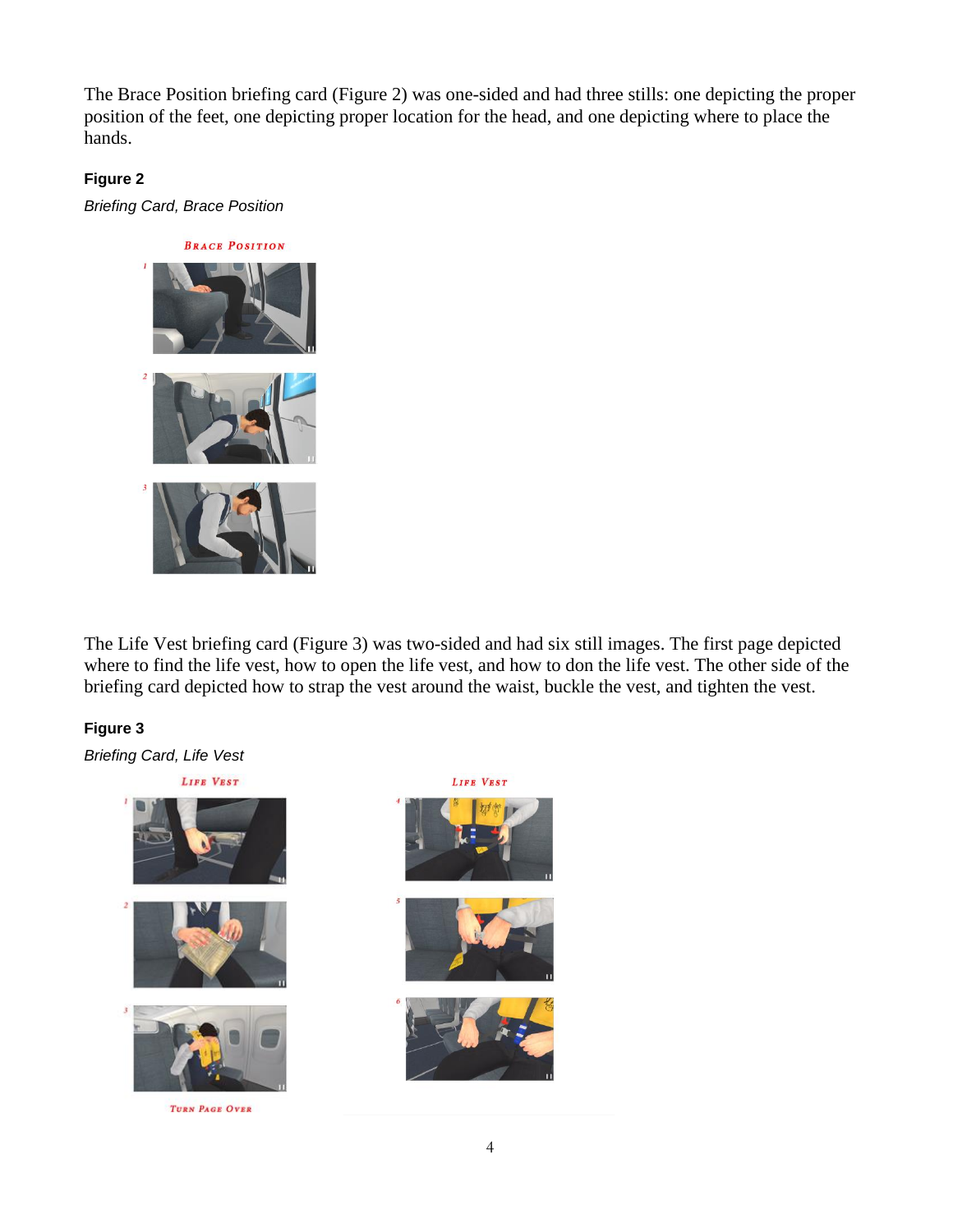The Oxygen Mask briefing card (Figure 4) was one-sided and had three still images. They depicted pulling down the oxygen mask, putting the mask over the nose and mouth, and tightening the mask via the straps on the side of the mask.

## **Figure 4**

*Briefing Card, Oxygen Mask*



Videos: Three video files were created from the application, Air Safety World, installed on the CSRT tablets. The verbiage from the videos is as follows:

Brace Position: "During an emergency landing, you must assume a brace position. Tuck your feet firmly on the floor behind your knees. Place your head against the seat in front of you. Tuck your hands behind your knees or below the thigh. Remember to keep the brace position until the aircraft comes to a stop."

Life Vest: "During a water evacuation, you must be able to wear a life vest. Now, I will show you how to wear a double-chamber life vest located under the seat, but always pay attention to specific instructions concerning life vests available on your flight. Extract the pouch from the compartment under the seat. Open the pouch by pulling the tab. This is the hole for the head and the straps will go around your waist. This type of life vest can be worn on both sides. Slip the life vest over your head. Wrap the strap around your waist. Buckle up the strap. Firmly pull the tab on the end of the strap until it is snug around your waist. Inflate the life vest by pulling the red handles but do it only when leaving the aircraft."

Oxygen Mask: "In the event of loss of cabin pressure, oxygen masks will drop down automatically, and you should wear them as fast as possible. Reach up for a mask and pull it down to activate it. Place the mask over your nose and mouth and slip the elastic strap over your head. Pull the ends of the strap to adjust the mask. When you are wearing the oxygen mask, breathe normally. Be sure to wear and secure your own mask before helping others."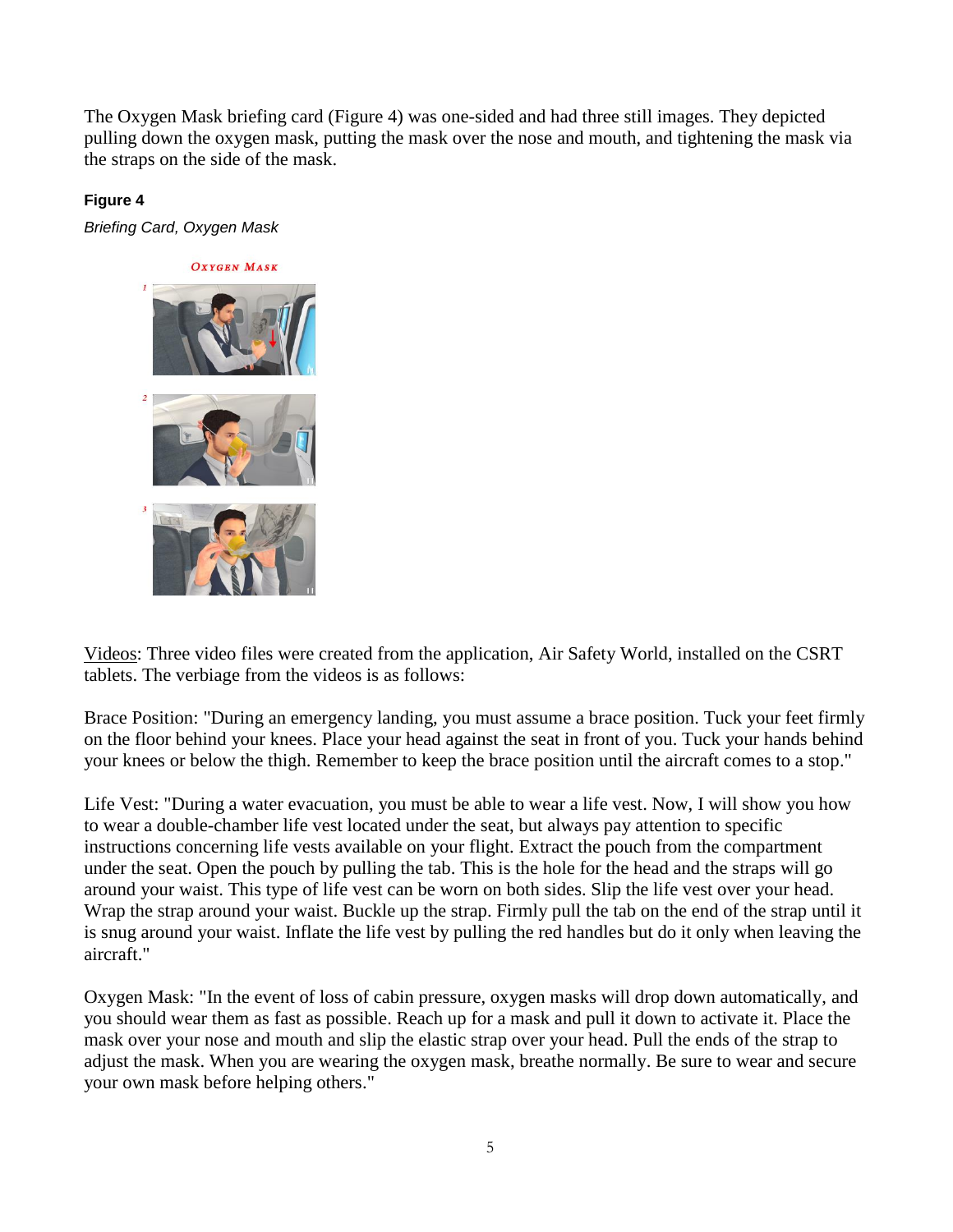Serious Games: Air Safety World is an interactive 3D experience that includes both games and safety information. For this study, safety information was presented through the Safety Coach interactive experience. Safety Coach is an option that briefs the user on the topic and then allows the user to demonstrate what has been briefed. The Safety Coach categories were the brace position, life vest, and oxygen mask.

*Passenger Safety Information Tests*: Participants were tested on passenger safety information at three points in the study. The three tests were identical and consisted of nine open-ended questions.

There were three questions in the brace position portion of the test:

- 1. Describe where and how to position your feet.
- 2. Describe where and how to position your head.
- 3. Describe where and how to position your hands.

There were three questions in the life vest portion of the test:

- 1. Describe where the life vest is located.
- 2. Describe how to open the life vest pouch.
- 3. Describe the procedures for donning or wearing the life vest.

There were three questions in the oxygen mask portion of the test:

- 1. Describe how to activate the oxygen mask.
- 2. Describe how to wear an oxygen mask.
- 3. Describe how to secure the oxygen mask.

## **Experimental Design**

This study evaluated three media presentation types by measuring the retention of passenger education information presented for each type using a 3 (topic) x 3 (presentation style) repeated measures study design. The three media presentation types were a briefing card, a video briefing, and a serious game. The three passenger education safety topics presented were brace position, life vest, and oxygen mask. Participants were given a pretest (for a baseline), a posttest (i.e., after information was presented), and a second posttest approximately 90 minutes later (while the participants were completing evacuation trials for the Egress Study). Participants were presented with all three of the passenger education safety topics but were presented with a new presentation type for each topic. There were six combinations of safety topics/presentation styles as follows:

- 1. Briefing Card (Brace), Video Briefing (Life Vest) Serious Game (Oxygen Mask)
- 2. Briefing Card (Brace), Video Briefing (Oxygen Mask) Serious Game (Life Vest)
- 3. Briefing Card (Life Vest), Video Briefing (Brace) Serious Game (Oxygen Mask)
- 4. Briefing Card (Life Vest), Video Briefing (Oxygen Mask) Serious Game (Brace)
- 5. Briefing Card (Oxygen Mask), Video Briefing (Brace) Serious Game (Life Vest)
- 6. Briefing Card (Oxygen Mask), Video Briefing (Life Vest) Serious Game (Brace)

# **Participants**

This study was conducted under an Institutional Review Board-approved protocol (#19018). The study used six groups of 30 naive participants. The first 30 participants to complete the initial phase of the Egress Study were invited to participate in this study. Participation was voluntary, and the study took place during a period where participants would otherwise be idle waiting for the next phase of the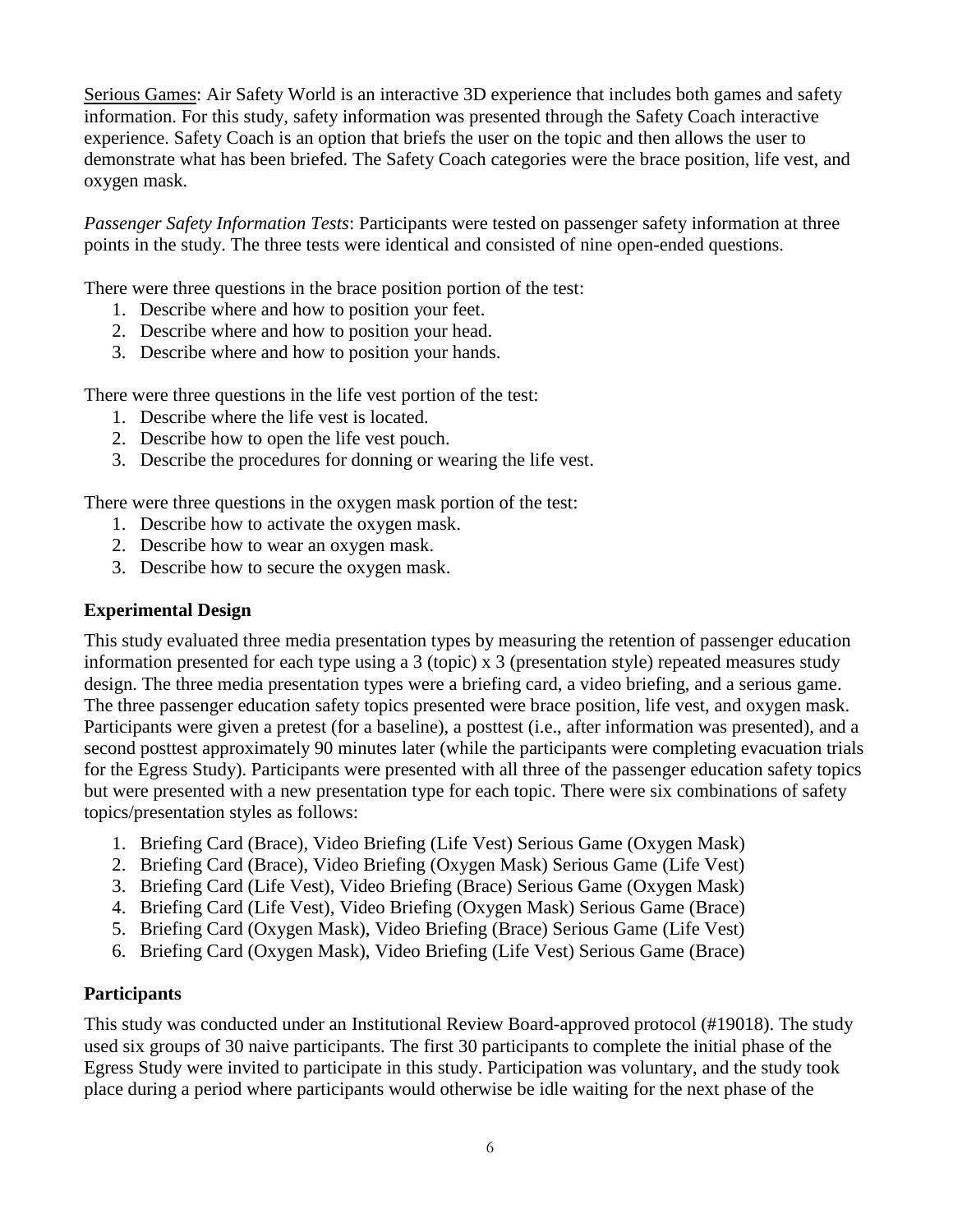parallel study to begin. Participants were required to read, speak, and understand written and spoken English.

# **Procedure**

Each group (test day) was assigned a different combination of briefing type/presentation style (Table 1). The participants received their initial briefing (Appendix A) followed by the informed consent form (Appendix B). After reviewing the informed consent form with the Principal Investigator and signing the form, they were given a pretest (Appendix C) to assess their passenger safety knowledge. Participants were then given a CSRT tablet to complete a cognitive test (the ANAM). Next, they were presented with three briefings with differing presentation styles (Table 1). After being presented with all three briefings, participants were given a passenger safety knowledge posttest (Appendix C) to recall the information presented. Afterward, participants returned to the Egress Study for data collection. Once that data collection ended, participants returned for a second posttest (Appendix C) and a group debriefing.

# **Table 1**

| Group Number/Egress          | <b>Presentation Style</b> |                      |                      |  |  |  |
|------------------------------|---------------------------|----------------------|----------------------|--|--|--|
| <b>Study Test Day</b>        | <b>Brace Position</b>     | Life Vest            | Oxygen Mask          |  |  |  |
| Group 1 (Egress Study Day 3) | <b>Briefing Card</b>      | Video Briefing       | <b>Serious Game</b>  |  |  |  |
| Group 2 (Egress Study Day 4) | <b>Briefing Card</b>      | <b>Serious Game</b>  | Video Briefing       |  |  |  |
| Group 3 (Egress Study Day 6) | Video Briefing            | <b>Briefing Card</b> | <b>Serious Game</b>  |  |  |  |
| Group 4 (Egress Study Day 7) | <b>Serious Game</b>       | <b>Briefing Card</b> | Video Briefing       |  |  |  |
| Group 5 (Egress Study Day 8) | Video Briefing            | <b>Serious Game</b>  | <b>Briefing Card</b> |  |  |  |
| Group 6 (Egress Study Day 9) | Serious Game              | Video Briefing       | <b>Briefing Card</b> |  |  |  |

*Group Combinations Including Briefing Type/Presentation Style*

# **Scoring of Passenger Safety Information Assessments**

Each question was scored by the number of points for each question based on correct keywords or phrases found in the participants' answers. The following procedures were followed for the scoring of each category.

*Brace Position*: The brace position portion of the test had a total score of 4 points for the three questions. The first question, "Describe where and how to position your feet," was worth 2 points, and the correct answer included phrases that encompassed having your "feet flat on the floor" (1 point) and positioned "behind knees" (1 point). The second question, "Describe where and how to position your head," was worth 1 point, and the correct answer included phrases that described the head "against the seat in front of you" and "lowered towards your knees." The third question, "Describe where and how to position your hands," was worth 1 point, and the correct answer included phrases that described the hands "behind the knees" or "below the thighs."

*Life Vest:* The life vest portion of the test had a total score of 7 points for the three questions. The first question, "Describe where the life vest is located," was worth 2 points, and the correct answer included phrases that located the life vest "in a compartment" (1 point) and "under the seat/chair (1 point). The second question, "Describe how to open the life vest pouch," was worth 1 point, and the correct answer included phrases that described how to "pull the tab." The third question, "Describe the procedures for donning or wearing the life vest," was worth 4 points. The correct answer included phrases that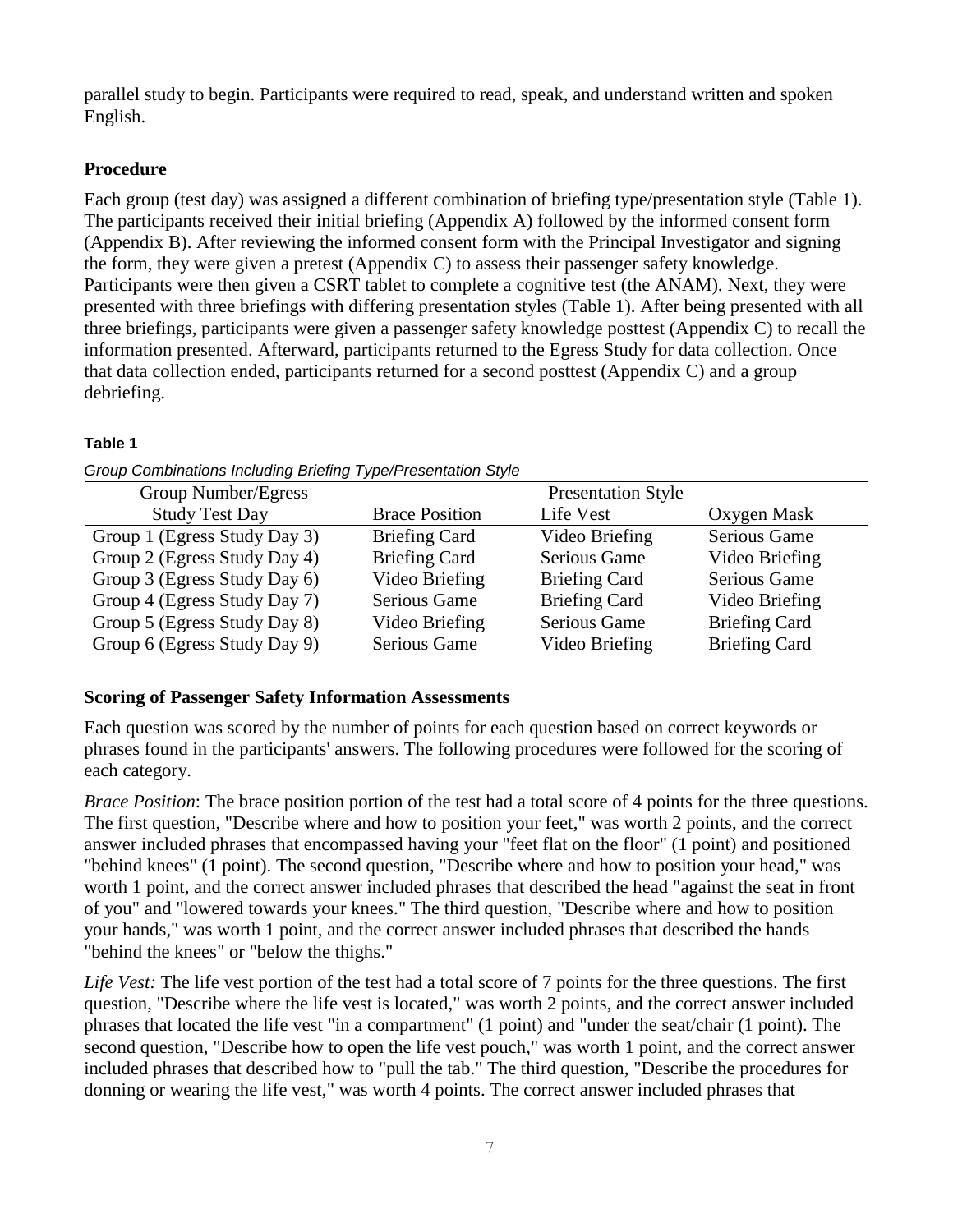described putting the life vest "over your head" (1 point), putting the strap "around your waist" (1 point), "buckling" the life vest (1 point), and pulling the strap "tight" (1 point).

*Oxygen Mask:* The oxygen mask portion of the test had a total score of 5 points for the three questions. The first question, "Describe how to activate the oxygen mask," was worth 1 point, and the correct answer included the instruction to "pull down." The second question, "Describe how to wear an oxygen mask," was worth 3 points, and the correct answer included the words "over nose" (1 point), "over mouth" (1 point), and "strap around head" (1 point). The third question, "Describe how to secure the oxygen mask," was worth 1 point, and the correct answer included the phrases "adjust" or "pull" straps.

#### **Data Analysis**

IBM SPSS Statistics for Windows, Version 24.0. (Armonk, NY: IBM Corp.) was used for all data entry and analysis. Descriptive statistics were calculated for all demographic information. These data were examined for relationships between individual demographics and test scores. Test scores were analyzed to examine the relationships between presentation styles. A one-way analysis of variance (ANOVA) was performed to test for differences among group means. A Tukey's Test was performed as the post hoc analysis. The significance levels were tested at 0.05.

#### **RESULTS**

#### **Demographics**

A total of 180 participants were recruited, of whom 175 completed the study with usable data. Five participants were censored due to self-elimination or other factors. Of the usable participants, 75 were female (42.9%), and 100 were male (57.1%). Ages ranged from 18 to 60 years *(M<sub>Age</sub>* = 35.0, *SD<sub>Age</sub>* = *11.97)*. Education level, number of flights in the past 12 months, and self-reported flight experience were collected during the initial phase of the other study. This information is summarized in Tables 2 through 4.

#### **Table 2**

| Education Level             |                       |            |
|-----------------------------|-----------------------|------------|
| <b>Education Level</b>      | Total                 | Percentage |
| Some High School            | $\mathcal{D}_{\cdot}$ | 1.1%       |
| <b>High School Graduate</b> | 22                    | 12.6%      |
| Some College                | 75                    | 42.9%      |
| Associate's degree          | 21                    | 12%        |
| Bachelor's degree           | 32                    | 18.3%      |
| Graduate degree             | 23                    | 13.1%      |
|                             |                       |            |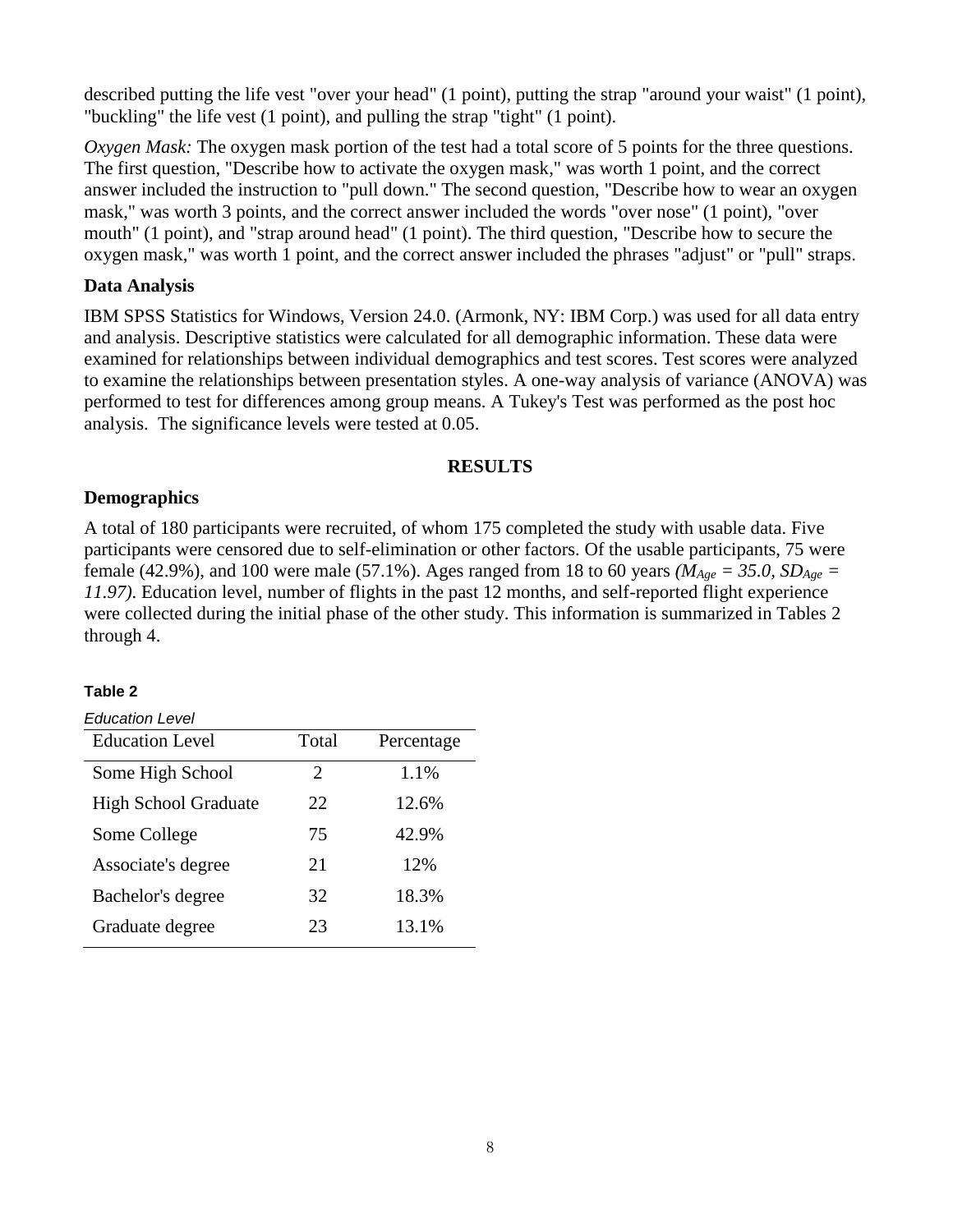*Number of Flights in the Last 12 Months*

| Flights in the Last 12 Months | Total | Percentage |
|-------------------------------|-------|------------|
| Missing data                  | 3     | 1.7%       |
| 0                             | 76    | 43.4%      |
| $1 - 3$                       | 53    | 30.3%      |
| 4-6                           | 29    | 16.6%      |
| $7-9$                         | 8     | 4.6%       |
| 10+                           | 6     | 3.4%       |

#### **Table 4**

*Self-Reported Flight Experience*

| <b>Experience Level</b> | Total | Percentage |
|-------------------------|-------|------------|
| No experience           | 13    | 7.42%      |
| Little experience       | 16    | 9.14%      |
| Some experience         | 56    | 32%        |
| Experienced             | 51    | 29.14%     |
| Very experienced        | 39    | 22.3%      |

#### **Influence of Passenger Demographics**

The following paragraphs detail the participant safety knowledge determined by three separate assessments. As described previously, the assessments consisted of a pretest (a baseline of passenger safety information knowledge), a posttest following safety information presentation, and a second posttest taken after approximately 90 minutes. With 16 points possible, a total score was assigned to all three tests to facilitate a statistical analysis to determine if there were any significant differences in overall knowledge of safety information and other variables.

# *Retention of Safety Information by Age, Gender, or Number of Flights in the Past 12 Months*

There were no significant differences for the variables of age, gender, or a number of flights in the last 12 months for any of the three assessments.

#### *Retention of Safety Information by Education Level*

Pretest Overall Score: A statistically significant difference was noted between groups as determined by one-way ANOVA  $(F(5,169) = 3.269, p = .008)$ . A post hoc Tukey test showed that High School and Bachelor's degree differed significantly at p < .025; High School and Graduate degree differed significantly at p < .007; no other results were significantly different. Participants with a Bachelor's or Graduate degree tended to score higher than others (Table 5).

Posttest Overall Score: A statistically significant difference was noted between groups as determined by one-way ANOVA  $(F(5,169) = 2.734, p = .021)$ . A post hoc Tukey test showed that High School and Graduate degree differed significantly at  $p < .045$ ; no other results were significantly different. Participants with a Bachelor's or Graduate degree tended to score higher than others (Table 5).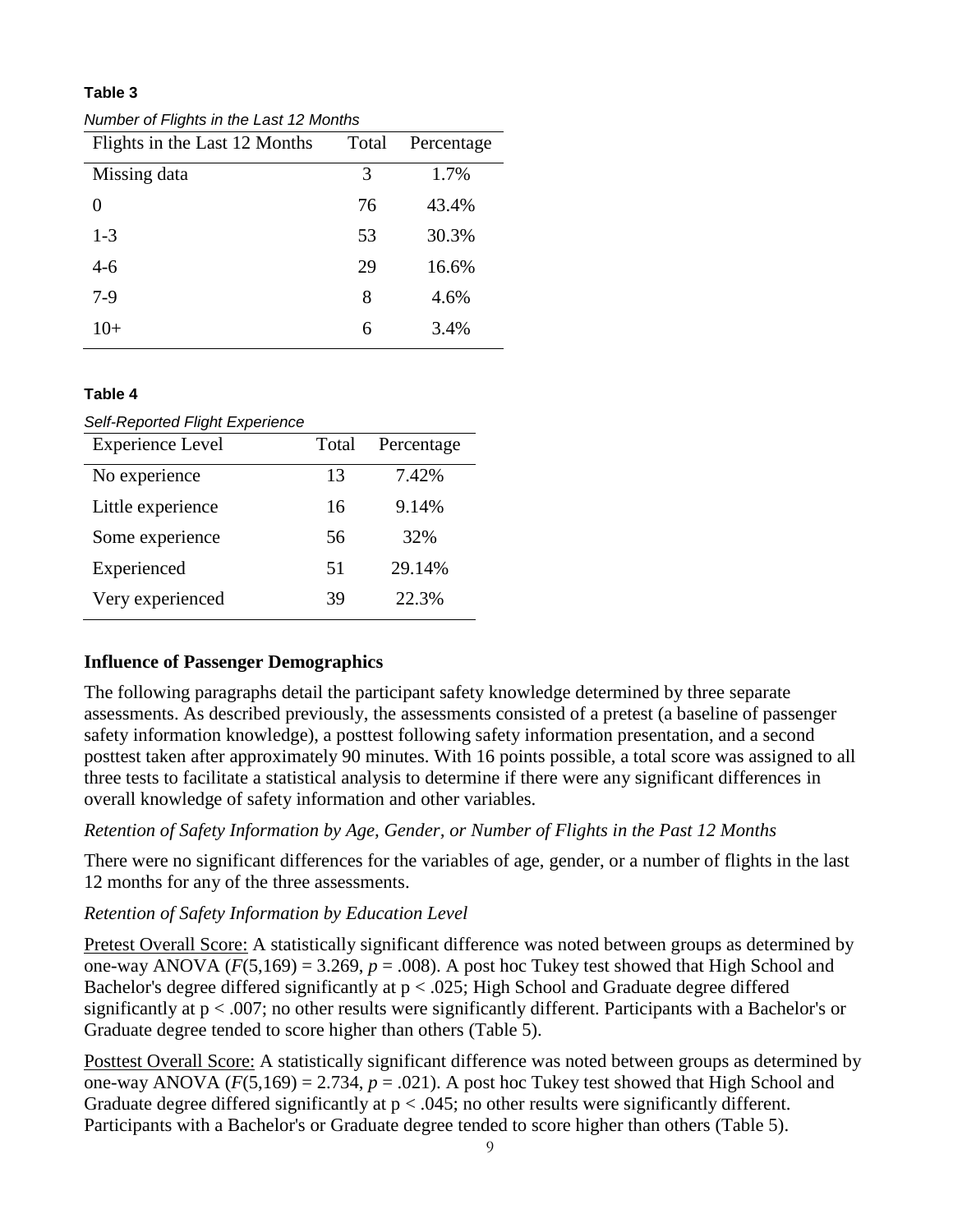Posttest 2 Overall Score: A statistically significant difference was noted between groups as determined by one-way ANOVA  $(F(5,169) = 3.261, p = .008)$ . A post hoc Tukey test showed that High School and Bachelor's degree differed significantly at p < .036; High School and Graduate degree differed significantly at p < .018; no other results were significantly different. Participants with a Bachelor's or Graduate degree tended to score higher than others (Table 5).

#### **Table 5**

| Education level      | Mean Score |          |            |  |  |  |  |
|----------------------|------------|----------|------------|--|--|--|--|
|                      | Pretest    | Posttest | Posttest 2 |  |  |  |  |
| Some high school     | 5.50       | 9.50     | 9.00       |  |  |  |  |
| High school graduate | 4.23       | 9.91     | 9.32       |  |  |  |  |
| Some college         | 5.35       | 10.49    | 10.24      |  |  |  |  |
| Associate's degree   | 5.19       | 11.19    | 10.76      |  |  |  |  |
| Bachelor's degree    | 6.22       | 11.47    | 11.44      |  |  |  |  |
| Graduate degree      | 6.65       | 11.96    | 11.78      |  |  |  |  |

*Overall Mean Scores (Points) by Education Level*

#### *Retention of Safety Information by Self-Reported Flight Experience:*

Pretest Overall Score: There was a statistically significant difference between groups as determined by one-way ANOVA  $(F(4,170) = 5.116, p = .001)$ . A post hoc Tukey test showed that Little Experience and Experienced differed significantly at p < .003; Some Experience and Experienced differed significantly at  $p < .019$ ; no other results were significantly different. Participants with Experience tended to score higher than those with Little or Some experience (Table 6).

Post-Test Overall Score: No results were significantly different (Table 6).

Post-Test 2 Overall Score: No results were significantly different (Table 6).

#### **Table 6**

*Means of Overall Scores (Points) by Self-Reported Flight Experience*

| <b>Flight Experience</b> | Pretest | Posttest | Posttest 2 |
|--------------------------|---------|----------|------------|
| No experience            | 4.54    | 9.62     | 9.31       |
| Little experience        | 4.06    | 10.88    | 10.38      |
| Some experience          | 5.09    | 10.57    | 10.25      |
| Experienced              | 6.45    | 11.10    | 11.20      |
| Very experienced         | 5.85    | 11.38    | 10.82      |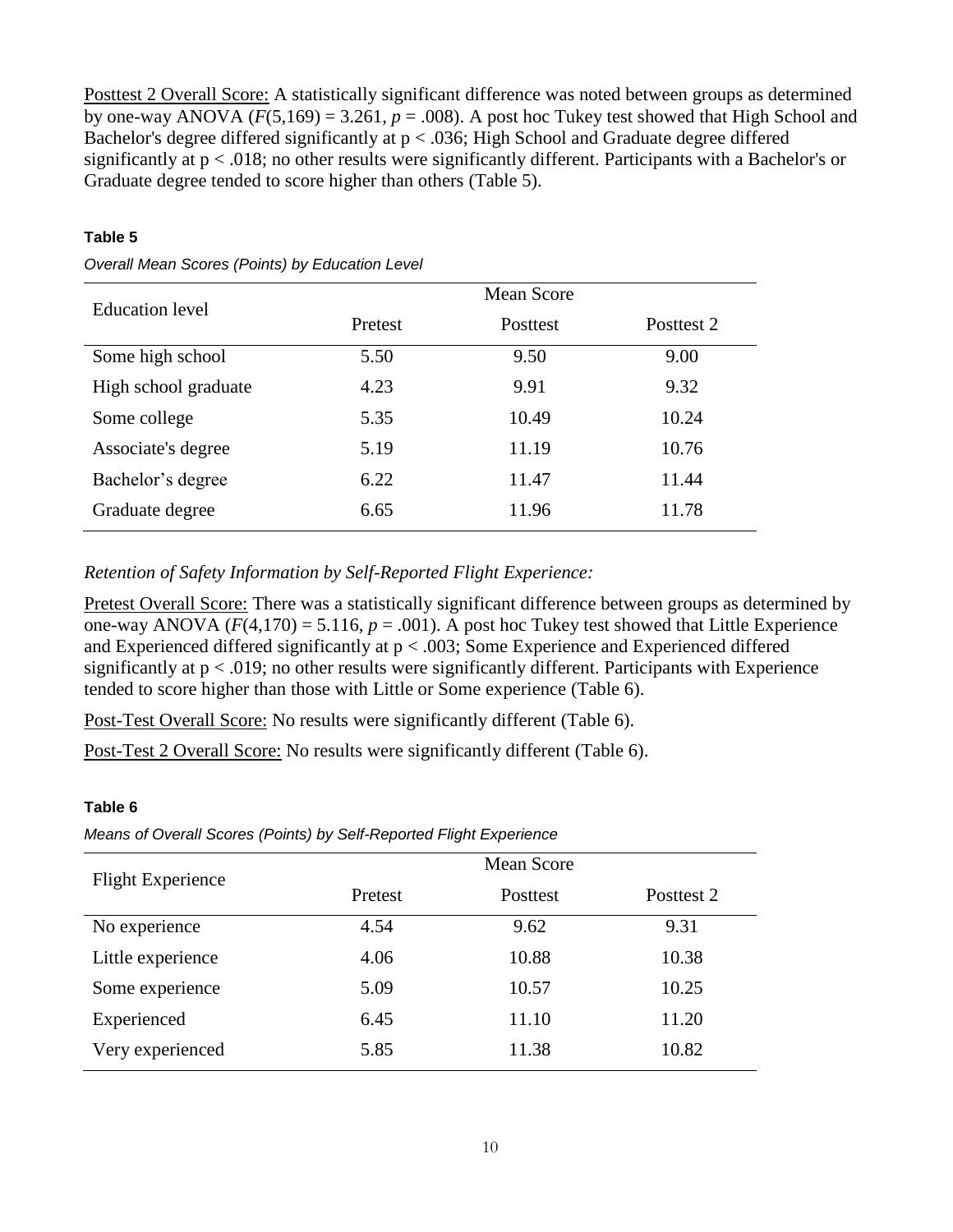#### **Influence of Presentation Style**

This set of results and analyses examined passenger retention of information after being presented with three information topics in three different presentation styles. Participants were given a Pretest assessment as a baseline. The results for the baseline testing of passenger safety information are shown in Table 7.

#### **Table 7**

#### *Pretest Scores*

| Information Type      | Score (points) |    |    |    |          |           |           |    |       |
|-----------------------|----------------|----|----|----|----------|-----------|-----------|----|-------|
| (number of questions) | $\Omega$       |    |    | 3  | 4        |           | 6         |    | Total |
| Brace Position (4)    | 29             | 80 | 62 | 4  | $\Omega$ | <b>NA</b> | <b>NA</b> | NA | 175   |
| Life Vest $(7)$       | 37             | 46 | 51 | 24 | 14       | 3         |           |    | 175   |
| Oxygen Mask (5)       | 17             | 27 | 25 | 53 | 42       | 11        | NA        | NA | 175   |

*Note.* NA = not applicable.

*Retention of Safety Information by Presentation Style: Brace Position*

Posttest: The results for the retention of safety information for the brace position by presentation style are shown in Table 8. There was a statistically significant difference between groups as determined by one-way ANOVA  $(F(2,172) = 6.160, p = .003)$ . A post hoc Tukey test showed that the briefing card and serious game differed significantly at  $p < .003$ ; the video briefing and the serious game differed significantly at  $p < .037$ ; the briefing card and video briefing results were not significantly different.

#### **Table 8**

#### *Posttest, Brace Position*

|                                          | Score (points) |                |                |    |          |       |      |  |
|------------------------------------------|----------------|----------------|----------------|----|----------|-------|------|--|
| Presentation Style (Brace)               | $\theta$       |                | $\overline{2}$ | 3  | 4        | Total | Mean |  |
| Briefing Card/Number of<br>Participants  | $\overline{0}$ | 6              | 8              | 43 | $\theta$ | 57    | 2.65 |  |
| Video Briefing/Number of<br>Participants | 1              | $\overline{4}$ | 16             | 23 | 15       | 59    | 2.80 |  |
| Serious Game/Number of<br>Participants   | $\theta$       | 2              | 13             | 16 | 28       | 59    | 3.19 |  |
| Total                                    |                | 12             | 37             | 82 | 43       | 175   |      |  |

Posttest 2: The results for the retention of safety information for the brace position by presentation style are shown in Table 9. A statistically significant difference was noted between groups as determined by one-way ANOVA  $(F(2,172) = 9.082, p = .000)$ . A post hoc Tukey test showed that the briefing card and serious game differed significantly at  $p < .000$ ; the video briefing and the serious game differed significantly at p < .002; the briefing card and video briefing results were not significantly different.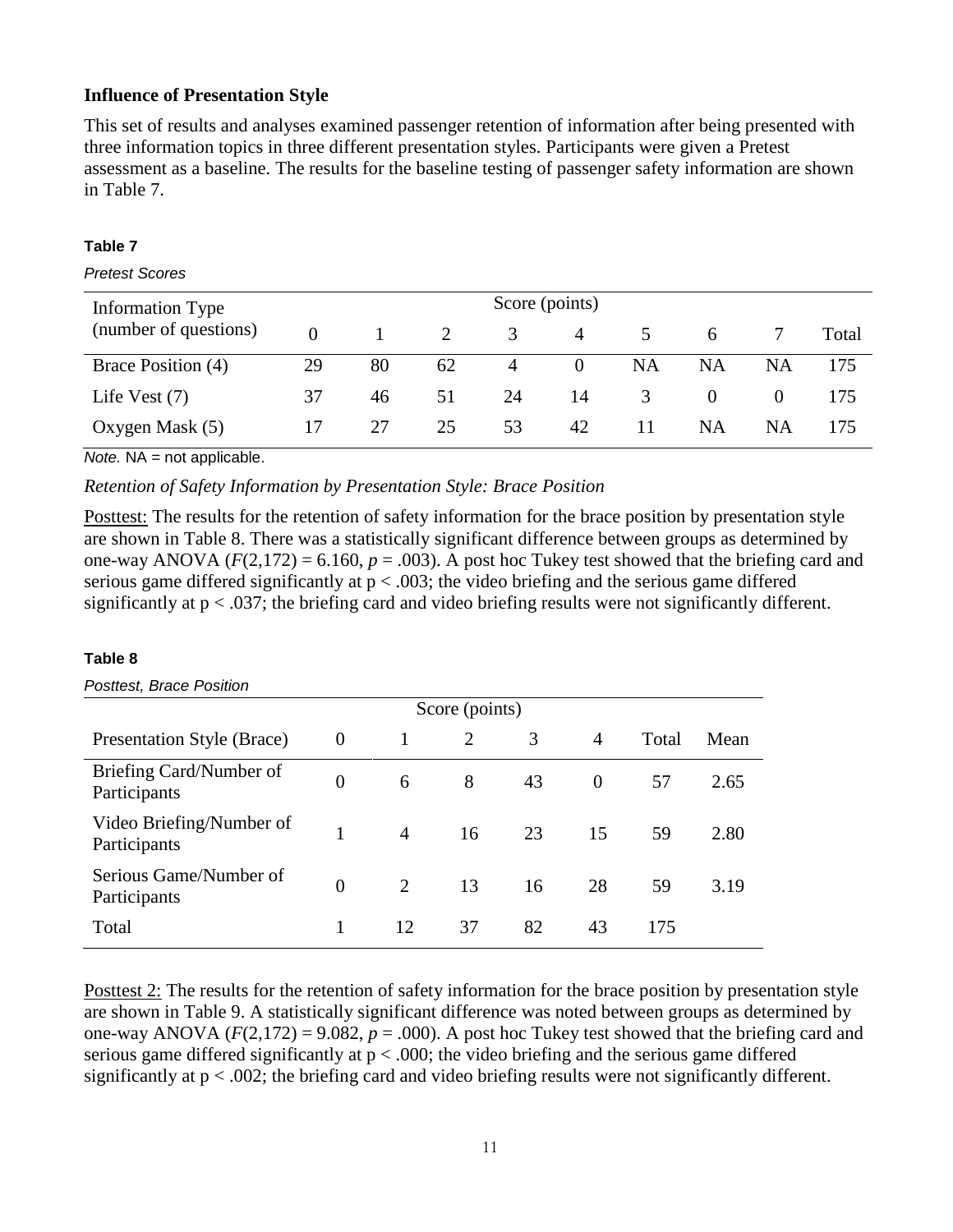#### *Posttest 2, Brace Position*

|                                          | Score (points) |                |                |    |                |       |      |  |  |
|------------------------------------------|----------------|----------------|----------------|----|----------------|-------|------|--|--|
| Presentation Style (Brace)               | $\theta$       |                | $\overline{2}$ | 3  | $\overline{4}$ | Total | Mean |  |  |
| Briefing Card/Number of<br>Participants  | $\overline{0}$ | $\overline{4}$ | 14             | 39 | $\theta$       | 57    | 2.61 |  |  |
| Video Briefing/Number of<br>Participants | $\overline{0}$ | 11             | 10             | 25 | 13             | 59    | 2.68 |  |  |
| Serious Game/Number of<br>Participants   | $\theta$       | $\theta$       | 12             | 23 | 24             | 59    | 3.20 |  |  |
| Total                                    | $\theta$       | 15             | 36             | 87 | 37             | 175   |      |  |  |

*Retention of Safety Information by Presentation Style: Life Vest*

Posttest: The results for the retention of safety information for the life vest by presentation style are shown in Table 10. There was a statistically significant difference between groups as determined by oneway ANOVA ( $F(2,172) = 17.546$ ,  $p < .001$ ). A post hoc Tukey test showed that the briefing card and serious game differed significantly at  $p < .001$ ; the video briefing and the serious game differed significantly at  $p < .013$ ; the briefing card and video briefing differed significantly at  $p < .008$ .

#### **Table 10**

*Posttest, Life Vest*

| <b>Presentation Style</b>                |          |                |                |    |                |             |    |          |       |      |
|------------------------------------------|----------|----------------|----------------|----|----------------|-------------|----|----------|-------|------|
| (Life Vest)                              | $\Omega$ | $\mathbf{1}$   | 2              | 3  | $\overline{4}$ | $5^{\circ}$ | 6  | 7        | Total | Mean |
| Briefing Card/Number of<br>Participants  | $\Omega$ | $\overline{4}$ | 10             | 17 | 13             | 10          | 6  | $\Omega$ | 60    | 3.55 |
| Video Briefing/Number of<br>Participants |          | $\mathbf{1}$   | $\overline{4}$ | 10 | 15             | 13          | 11 | 3        | 58    | 4.33 |
| Serious Game/Number of<br>Participants   | $\Omega$ | $\Omega$       | $\overline{1}$ | 8  | 6              | 19          | 17 | 6        | 57    | 5.07 |
| Total                                    |          | $\mathfrak{H}$ | 15             | 35 | 34             | 42          | 34 | 9        | 175   |      |

Posttest 2: The results for the retention of safety information for the life vest by presentation style are shown in Table 11. A statistically significant difference was noted between groups as determined by one-way ANOVA  $(F(2,172) = 15.692, p < .001)$ . A post hoc Tukey test showed that the briefing card and serious game differed significantly at  $p < .001$ ; the video briefing and the serious game differed significantly at  $p < .022$ ; the briefing card and video briefing differed significantly at  $p < .011$ .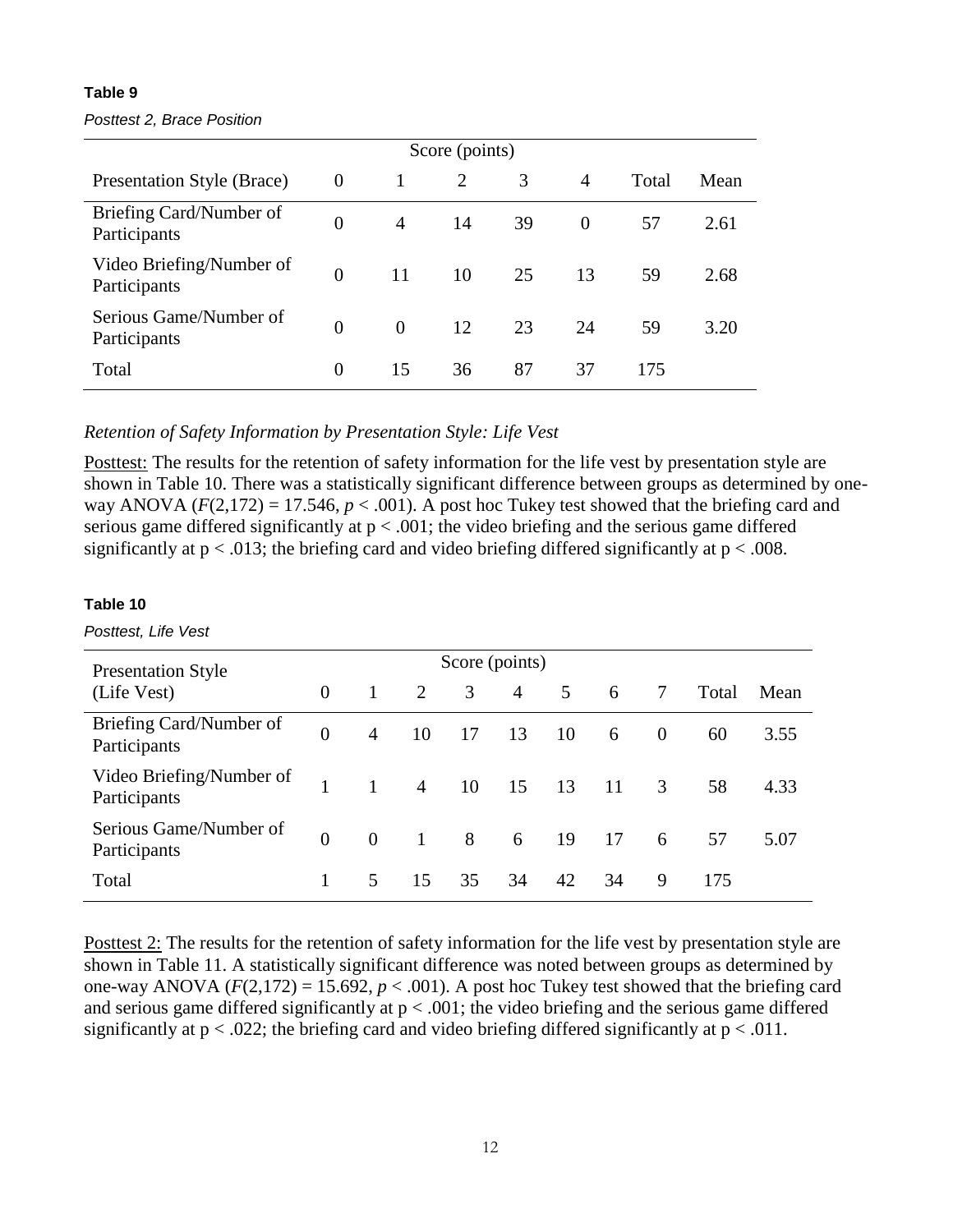*Posttest 2, Life Vest*

| <b>Presentation Style</b>                | Score (points) |                 |                 |    |    |             |               |                         |       |      |
|------------------------------------------|----------------|-----------------|-----------------|----|----|-------------|---------------|-------------------------|-------|------|
| (Life Vest)                              | $\Omega$       | $\vert 1 \vert$ | 2 3             |    |    | $4 \quad 5$ | 6             | $7\overline{)}$         | Total | Mean |
| Briefing Card/Number of<br>Participants  |                |                 | 4 10 17 15 10 3 |    |    |             |               | $\overline{0}$          | 60    | 3.38 |
| Video Briefing/Number of<br>Participants | $\mathbf{1}$   |                 | 3 5 10 13 13 10 |    |    |             |               | $\overline{\mathbf{3}}$ | 58    | 4.16 |
| Serious Game/Number of<br>Participants   | $\Omega$       | $\theta$        |                 |    |    |             | 3 8 6 21 14 5 |                         | 57    | 4.88 |
| Total                                    |                |                 | 18              | 35 | 34 | 44          | 27            | 8                       | 175   |      |

*Retention of Safety Information by Presentation Style: Oxygen Mask*

Post-Test: The results for the retention of safety information for the oxygen mask by presentation style are shown in Table 12. There was a statistically significant difference between groups as determined by one-way ANOVA  $(F(2,172) = 8.021, p < .001)$ . A post hoc Tukey test showed that the briefing card and serious game differed significantly at  $p < .001$ ; the video briefing and the serious game differed significantly at  $p < .016$ ; the briefing card and video briefing results were not significantly different.

#### **Table 12**

*Posttest, Oxygen Mask*

| <b>Presentation Style</b>                |                |              | Score (points) |    |                |    |       |      |
|------------------------------------------|----------------|--------------|----------------|----|----------------|----|-------|------|
| (Oxygen Mask)                            | $\Omega$       | 1            | 2              | 3  | $\overline{A}$ | 5  | Total | Mean |
| Briefing Card/Number of<br>Participants  |                | 1            | 10             | 20 | 16             | 10 | 58    | 3.36 |
| Video Briefing/Number of<br>Participants | $\overline{0}$ | 3            | $\overline{4}$ | 22 | 15             | 14 | 58    | 3.57 |
| Serious Game/Number of<br>Participants   | $\Omega$       | $\mathbf{1}$ | $\overline{0}$ | 13 | 23             | 22 | 59    | 4.10 |
| Total                                    |                | 5            | 14             | 55 | 54             | 46 | 175   |      |

Posttest 2: The results for the retention of safety information for the oxygen mask by presentation style are shown in Table 13. A statistically significant difference was noted between groups as determined by one-way ANOVA  $(F(2,172) = 7.124, p = .001)$ . A post hoc Tukey test showed that the briefing card and serious game differed significantly at  $p < .006$  the video briefing and the serious game differed significantly at  $p < .003$ ; the results from the briefing card and video briefing were not significantly different.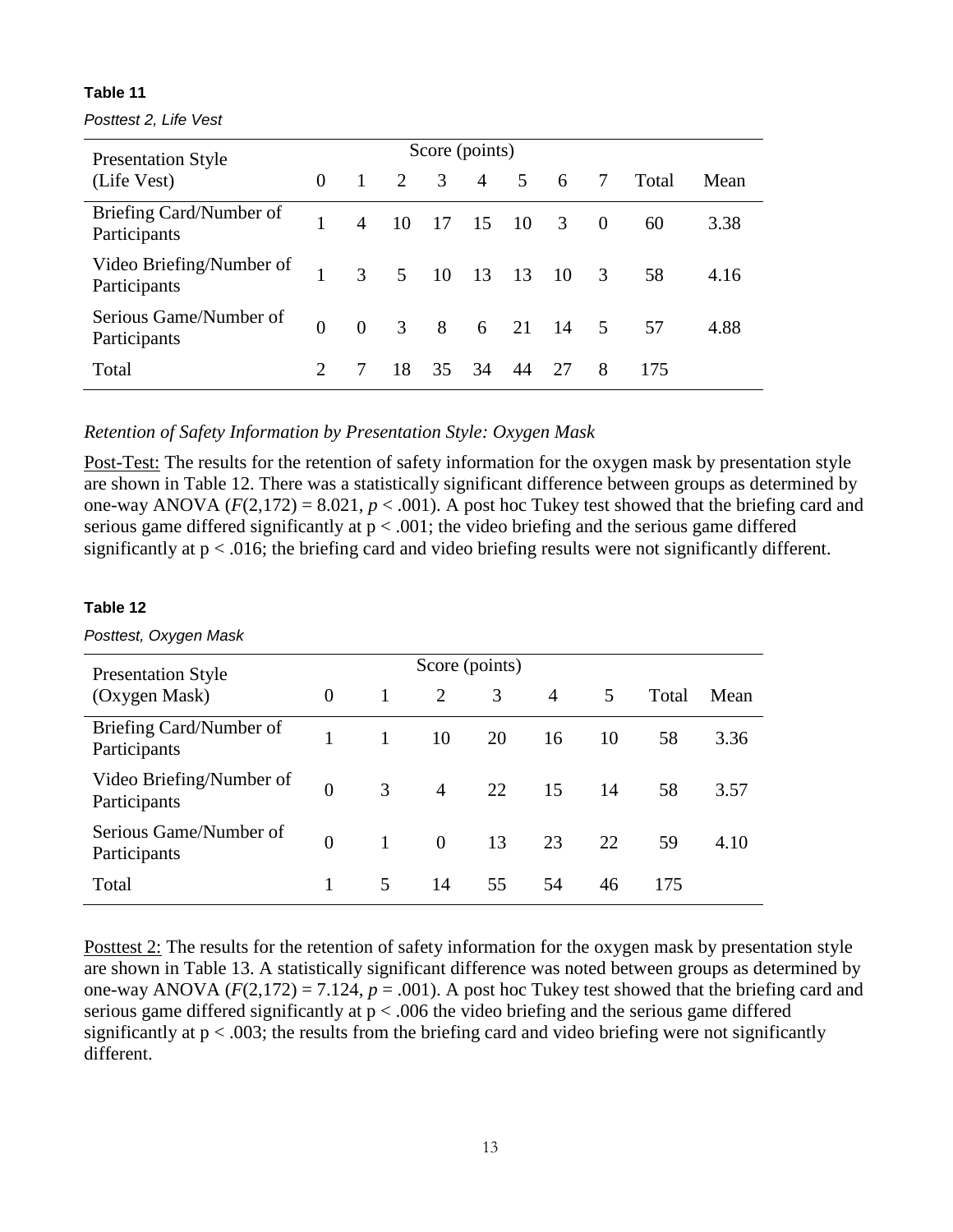#### *Posttest 2, Oxygen Mask*

| <b>Presentation Style</b>                |                |              | Score (points) |    |                |    |       |      |
|------------------------------------------|----------------|--------------|----------------|----|----------------|----|-------|------|
| (Oxygen Mask)                            | $\overline{0}$ | 1            | 2              | 3  | $\overline{4}$ | 5  | Total | Mean |
| Briefing Card/Number of<br>Participants  |                | 3            | 9              | 12 | 23             | 10 | 58    | 3.43 |
| Video Briefing/Number of<br>Participants | $\theta$       | $\tau$       | $\overline{4}$ | 16 | 22             | 9  | 58    | 3.38 |
| Serious Game/Number of<br>Participants   | $\theta$       | $\mathbf{1}$ | $\mathfrak{Z}$ | 10 | 21             | 24 | 59    | 4.08 |
| Total                                    |                | 11           | 16             | 38 | 66             | 43 | 175   |      |

### **DISCUSSION**

This study looked at the retention of passenger safety information presented using three media types. Every participant was given the same topics (brace position, life vest, and oxygen mask) with a different presentation style (briefing card, video briefing, and serious game). Overall, a participant playing a serious game retained information more accurately than a participant reading a briefing card or watching a video briefing. Also, a participant watching a briefing video could recall information more accurately than just reading a briefing card. These findings suggest that virtually performing an action resulted in a higher level of retention than either viewing still images of an action or seeing/hearing an action being performed.

An interesting variable that further illustrates that performing an action is superior for information retention is the flight history of the participants. When asked about flight history over the last 12 months, 43.4% of participants reported not having flown. Another 30.3% reported one to three flights, 16.6% reported four to six flights, and the rest reported seven to 10 or more flights. When taking the pretest of safety information, there was no significant difference between these groups. Those individuals who had been on multiple flights within the past year did not have an advantage in retaining safety information over those participants with zero flights.

When it came to education levels, it was found that individuals with a Bachelor's degree or Graduate degree retained safety information better in all three assessments than other participants. There was no significant difference between participants with some college or an Associate's degree. This could suggest a higher level of attention to detail or a better retention strategy possessed by those with more academic experience.

# **LIMITATIONS**

The participants in this study were a paid, captive audience. They were given an assignment and asked to complete the assignment in a classroom setting, without recourse to other distractions (such as cell phones or other devices). It is unknown how these results would translate to the real world, within an airplane cabin, with cell phones and other distractions. As previously stated, passenger attention is an issue that warrants further study but is outside the scope of this project.

#### **CONCLUSIONS**

This study has shown significant differences in knowledge retention based upon the presentation style of safety information. Having a participant virtually perform the action being taught creates a better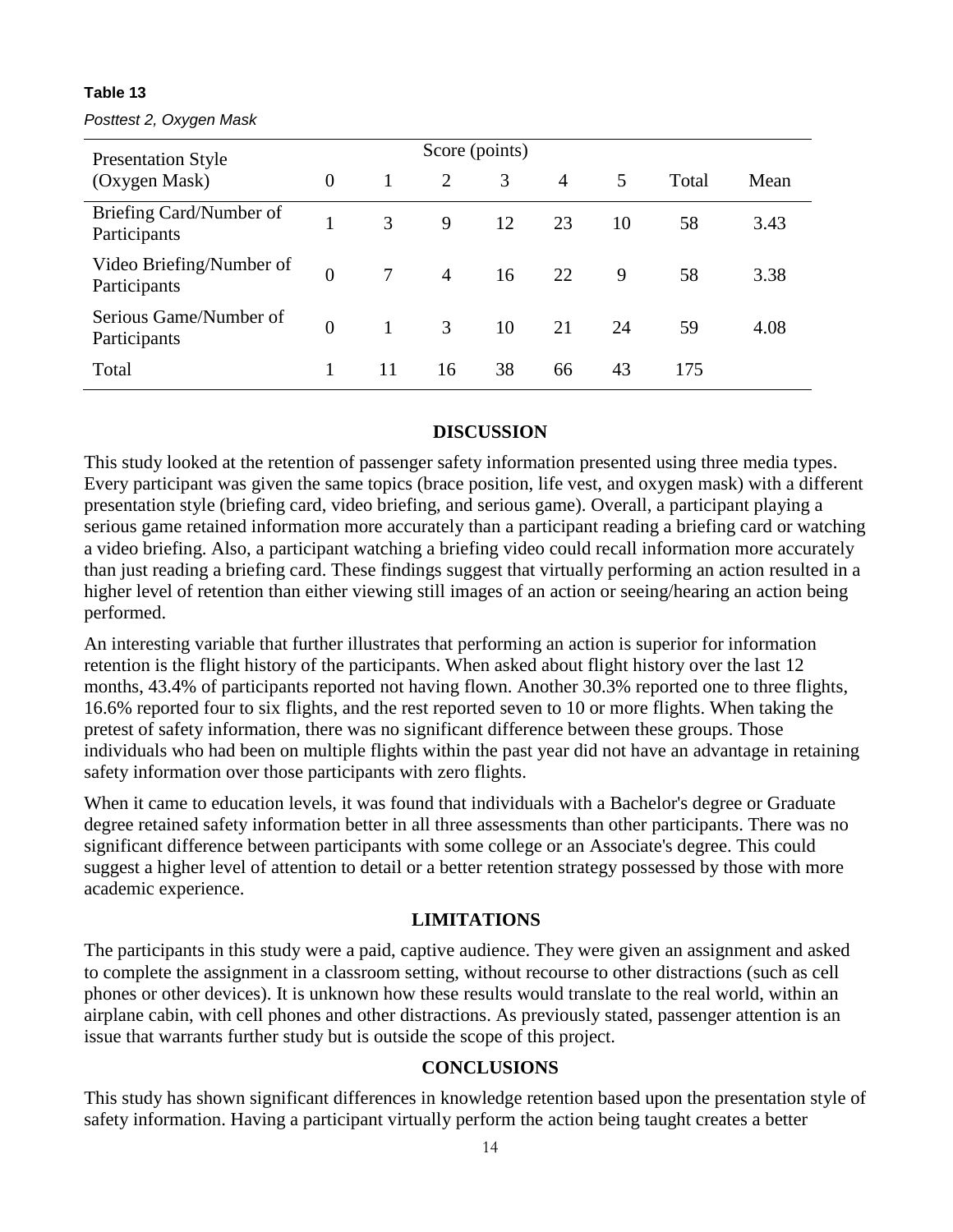understanding of the action and results in better retention of the information. The finding that knowledge retention is improved with an interactive style of information presentation indicates that passenger safety briefing materials using such a style of presentation may improve passenger knowledge of safety procedures, potentially improving adherence to those safety procedures during an emergency.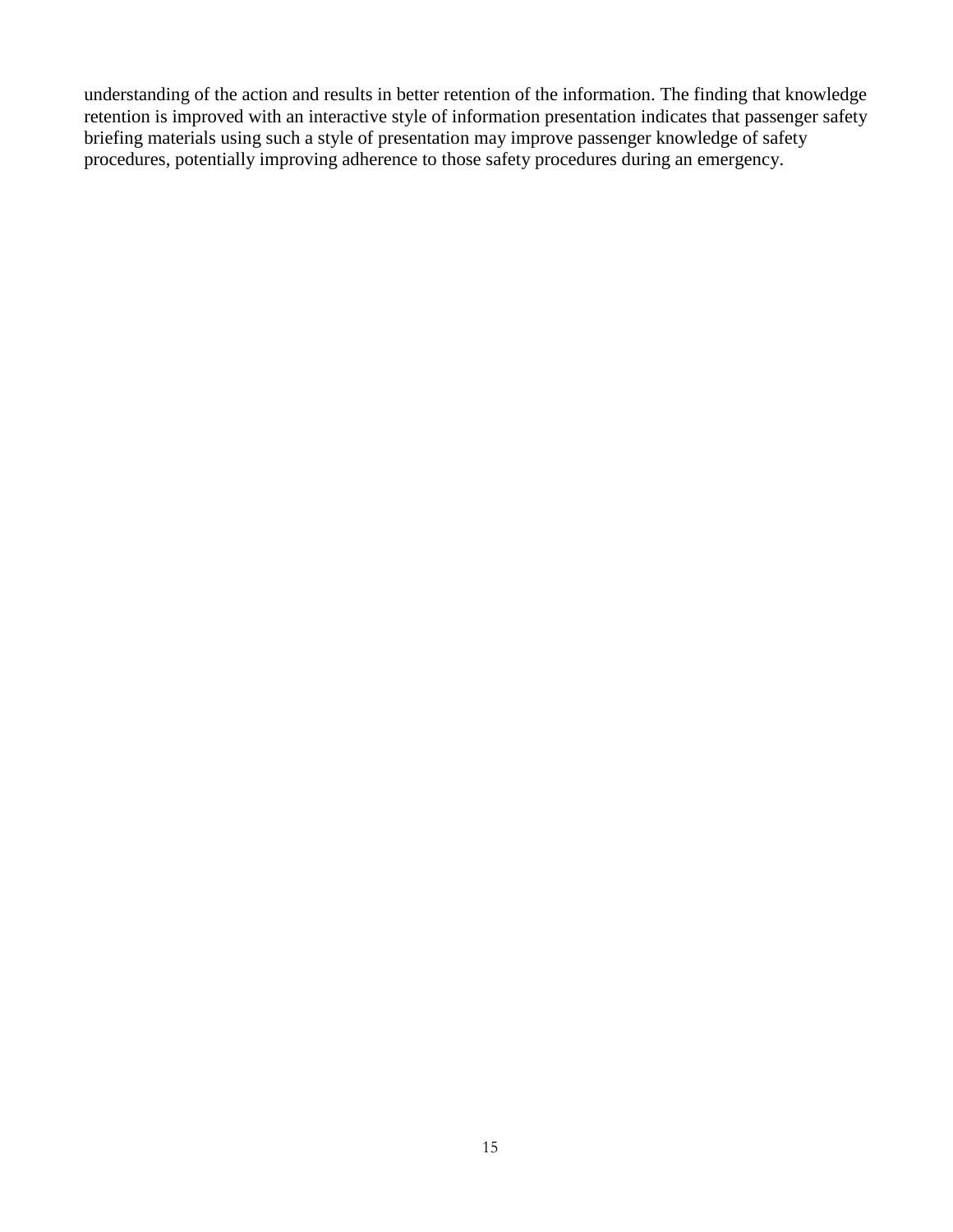#### **REFERENCES**

- Briefing of passengers before flight, 14 CFR § 135.117 (1978). <https://www.govinfo.gov/app/details/CFR-2001-title14-vol2/CFR-2001-title14-vol2-sec135-117>
- Briefing passengers before flight, 14 CFR § 125.327 (1980). [https://www.govinfo.gov/app/details/CFR-](https://www.govinfo.gov/app/details/CFR-2001-title14-vol2/CFR-2001-title14-vol2-sec125-327)[2001-title14-vol2/CFR-2001-title14-vol2-sec125-327](https://www.govinfo.gov/app/details/CFR-2001-title14-vol2/CFR-2001-title14-vol2-sec125-327)
- Briefing passengers before takeoff, 14 C.F.R. § 121.571 (1965). [https://www.govinfo.gov/content/pkg/CFR-2012-title14-vol3/pdf/CFR-2012-title14-vol3](https://www.govinfo.gov/content/pkg/CFR-2012-title14-vol3/pdf/CFR-2012-title14-vol3-sec121-571.pdf) [sec121-571.pdf](https://www.govinfo.gov/content/pkg/CFR-2012-title14-vol3/pdf/CFR-2012-title14-vol3-sec121-571.pdf)
- Chittaro, L. (2012, June). Passengers' safety in aircraft evacuations: Employing serious games to educate and persuade. In *International Conference on Persuasive Technology* (pp. 215-226). Springer.
- Chittaro, L. (2014). Changing user's safety locus of control through persuasive play: an application to aviation safety. In *International Conference on Persuasive Technology* (pp. 31-42). Springer.
- Corbett, C. L., & McLean, G. A. (2007). Passenger Safety Awareness Reprise 2007: Still Ignorant After All These Years. In *Proceedings of the Fifth Triennial International Aircraft Fire and Cabin Safety Research Conference*.
- Corbett, C. L., & McLean, G. A. (2008). *Effective Presentation Media for Passenger Safety I: Comprehension of Briefing Card Pictorials and Pictograms.* Federal Aviation Administration Office of Aerospace Medicine Report DOT/FAA/AM-08/20. https://www.faa.gov/data\_research/research/med\_humanfacs/oamtechreports/2000s/media/20082 0.pdf
- Cummings, W. (2018, April 18). *Images from terrifying Southwest Airlines flight shows passengers didn't put oxygen masks on right.* USA Today. https://www.usatoday.com/story/news/nation/2018/04/18/southwest-1380-oxygen-maskswrong/530867002/.
- FAA Reauthorization Act of 2018, Pub. L. 115-254, § 536, 132 Stat. 3186. (2018). <https://www.congress.gov/115/plaws/publ254/PLAW-115publ254.pdf>
- Federal Aviation Administration. (2019). *Advisory Circular 121-24D. Passenger Safety Information Briefing and Briefing Cards.* [https://www.faa.gov/regulations\\_policies/advisory\\_circulars/index.cfm/go/document.information](https://www.faa.gov/regulations_policies/advisory_circulars/index.cfm/go/document.information/documentid/1035568) [/documentid/1035568](https://www.faa.gov/regulations_policies/advisory_circulars/index.cfm/go/document.information/documentid/1035568)
- National Transportation Safety Board. (2000). *Safety Study: Emergency Evacuation of Commercial Airplanes*. Report No. NTSB/SS-00/01. NTSB. [https://www.ntsb.gov/safety/safety](https://www.ntsb.gov/safety/safety-studies/Documents/SS0001.pdf)[studies/Documents/SS0001.pdf](https://www.ntsb.gov/safety/safety-studies/Documents/SS0001.pdf)
- National Transportation Safety Board. (2010). *Accident Report: Loss of thrust in both engines after encountering a flock of birds and subsequent ditching on the Hudson River.* Report No. NTSB/AAR-10/03. NTSB. <https://www.ntsb.gov/investigations/AccidentReports/Reports/AAR1003.pdf>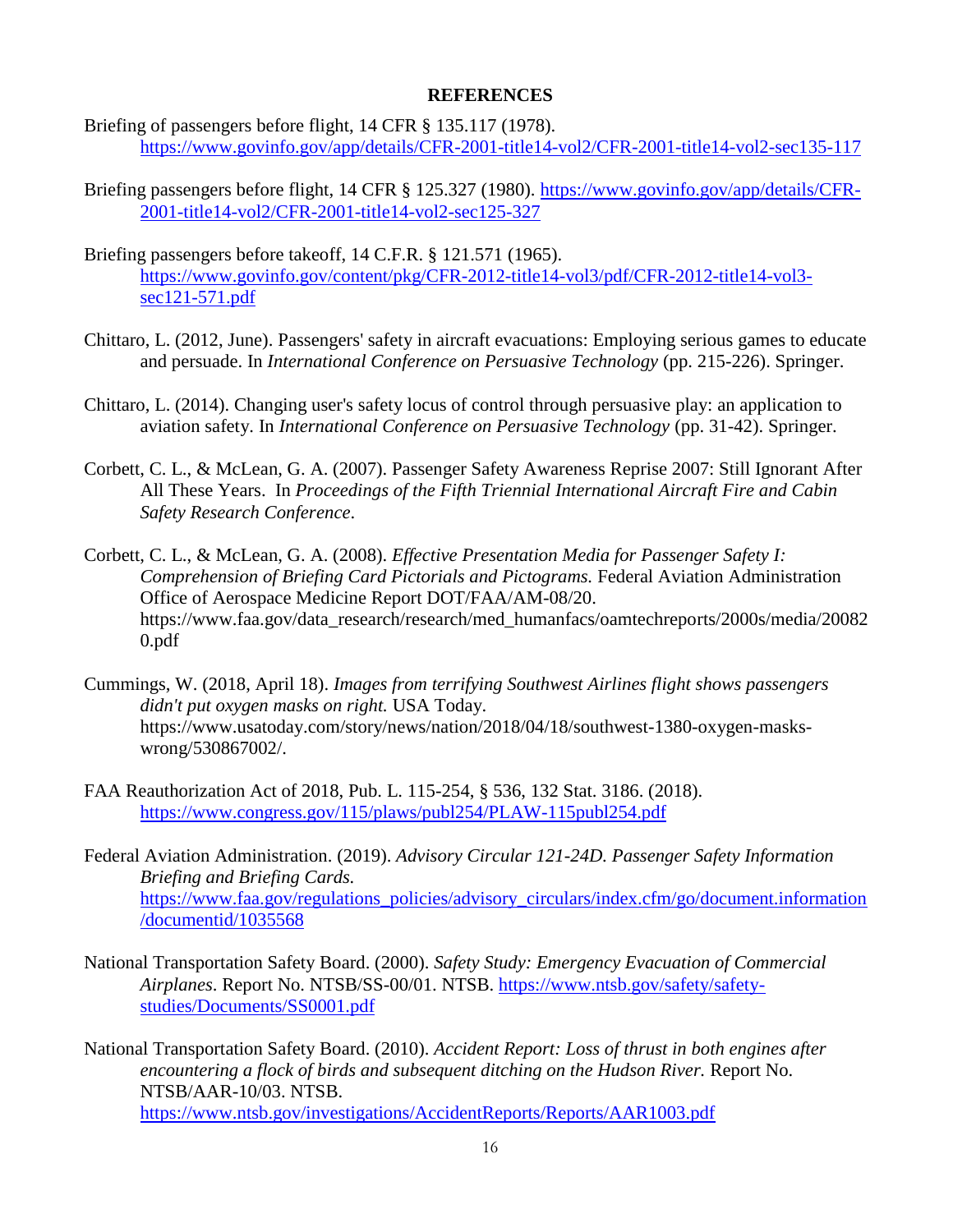- National Transportation Safety Board. (2016). *Accident Report: Uncontained Engine Failure and Subsequent Fire*. Report No. NTSB/AAR-18/01. NTSB. <https://www.ntsb.gov/investigations/AccidentReports/Reports/AAR1801.pdf>
- SAE International. (2006). *Aerospace Recommended Practice 1384c, Passenger Safety Information Cards*. SAE.
- Seneviratne, D., & Molesworth, B. R. C. (2015). Employing humour and celebrities to manipulate passengers' attention to pre-flight safety briefing videos in commercial aviation. *Safety Science, 75*, 130-135. <https://doi.org/10.1016/j.ssci.2015.01.006>
- Tehrani, M, & Molesworth, B.R.C. ( 2015). Pre-flight safety briefings, mood and information retention. *Applied Ergonomics, 51*, 377–382.<https://doi.org/10.1016/j.apergo.2015.06.015>
- Weed, D. B., Beben, M. S., Ruppel, D. J., Guinn, K. J., & Jay, S. M. (2021). *Effects of Airplane Cabin Interiors on Egress I: Assessment of Anthropomorphics, Seat Pitch, and Seat Width on Egress* [submitted for publication]. Federal Aviation Administration Office of Aerospace Medicine Report DOT/FAA/AM-21/01.
- Weed, D. B., Corbett, C. L., & McLean, G. A. (2013). Effective Presentation Media for Passenger Safety: Comprehension of Briefing Card Gestalt and Elements. In *Proceedings of the Seventh Triennial International Aircraft Fire and Cabin Safety Research Conference.*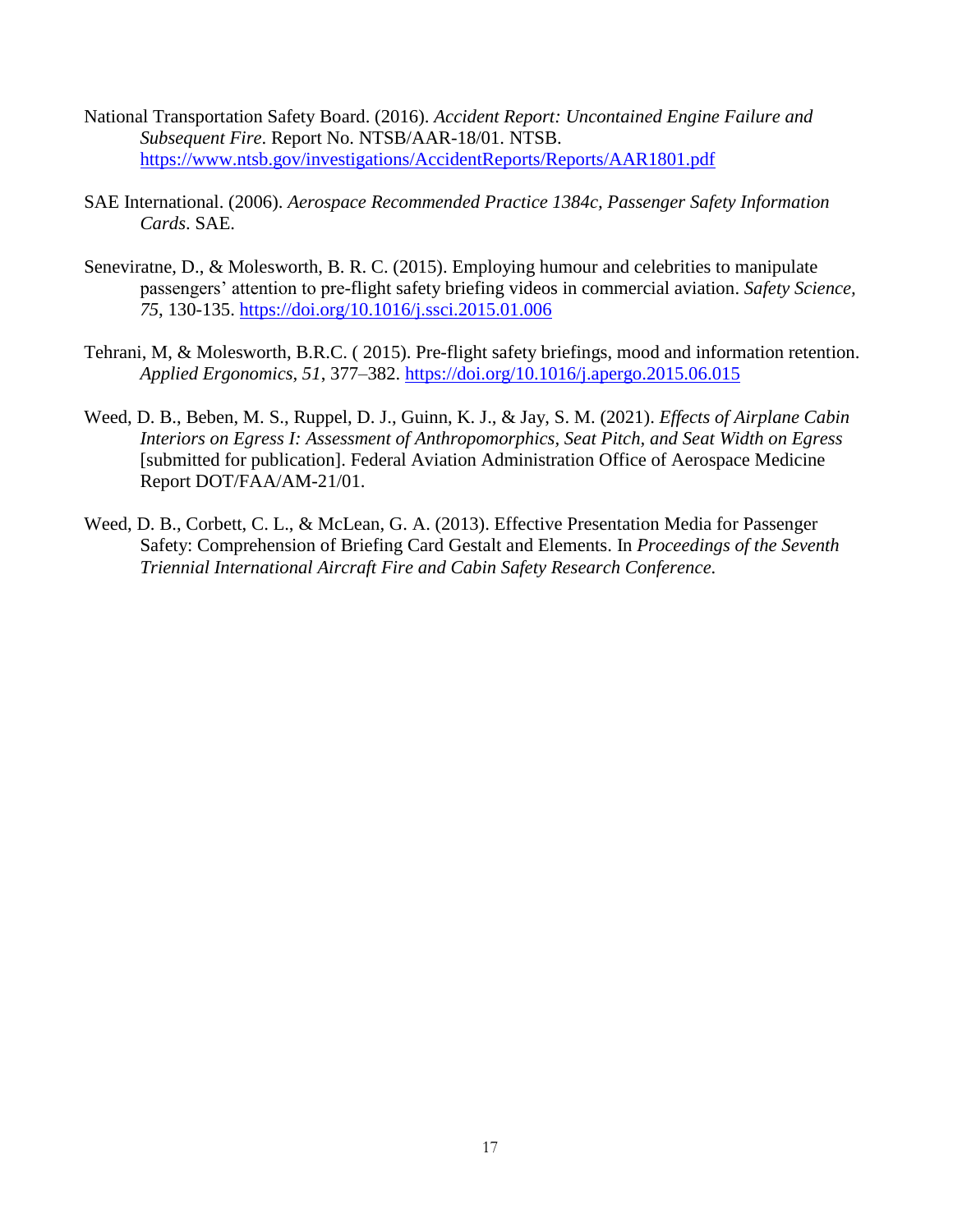Appendix A: Initial Participant Brief

#### **Evaluation of Aircraft Cabin Configuration Initial Participant Briefing**

Good morning. Welcome to CAMI. I am Melissa Beben, a Research Specialist in Cabin Safety. Today you are going to be participating in a study regarding passenger education. Thank you for your participation. This study will investigate the retention of safety information from multiple forms of presentation. It is important that passengers are aware of safety procedures and safety equipment on commercial aircraft. This study will compare multiple forms of safety briefings in order to assess best practices for retaining safety information.

This study is being ran in conjunction with "Effects of Airplane Seat Dimensions on Egress". In this supplemental study, you will be asked to first complete at pre-test questionnaire. After that, you will be given a tablet and asked to complete a cognitive assessment that will record your reaction time, speed of processing, and multiple other cognitive functions. You will next be presented with passenger safety briefing materials. You will then be given a post-test questionnaire. After completing, you will then return to the original study. At the end of the original study, you will return here for a second post-test questionnaire.

In a moment, you will receive an informed consent document, which I will read aloud to the group and answer any questions you may have about it. This document lets us know you have been told about the information we will record, the tests you will be participating in today, understand the procedures, and are willing to participate. If you are willing to participate, the study will begin

Are there any questions?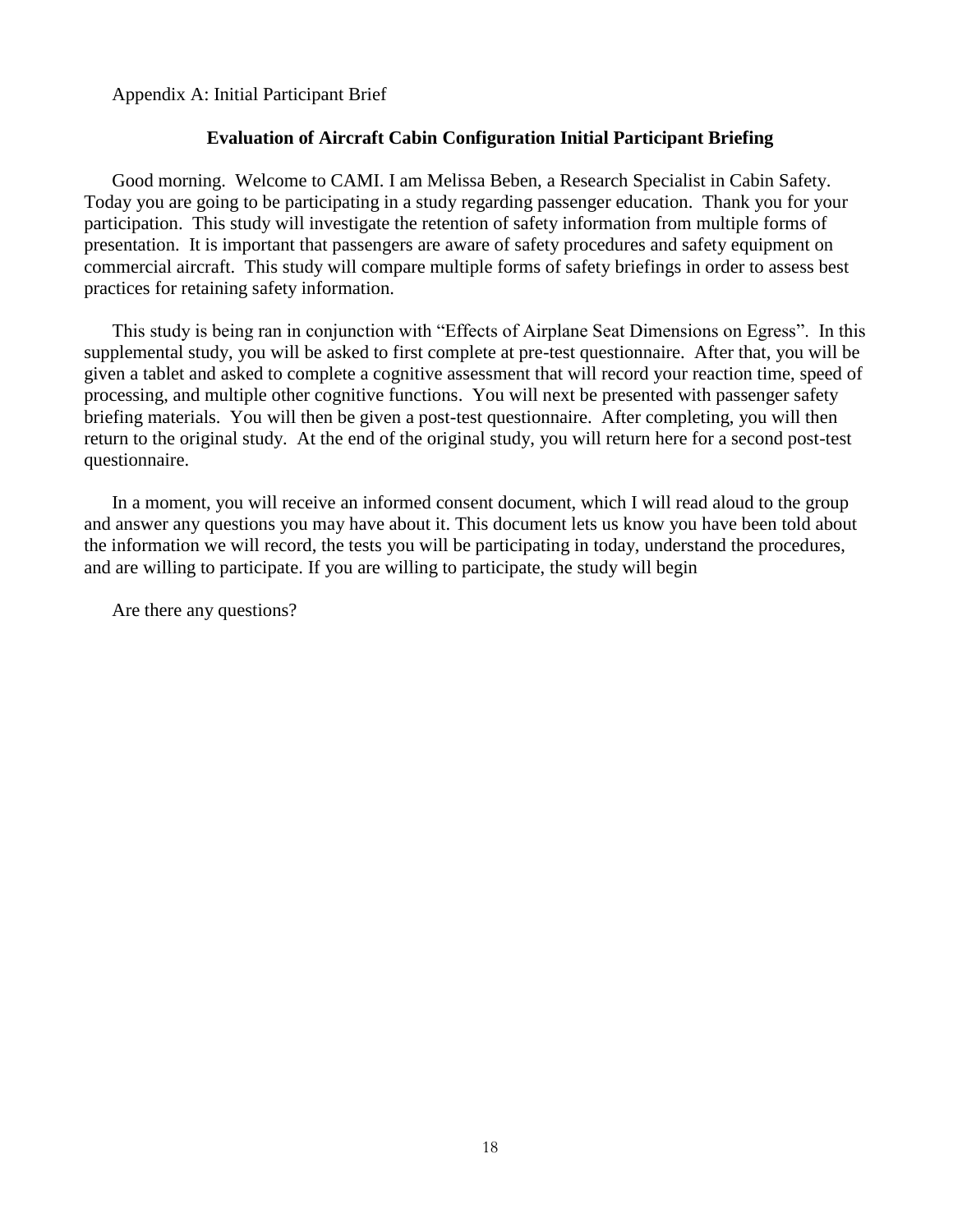Appendix B: Informed Consent to Participate in Research Study

(Evaluation of Serious Games for Passenger Education)

Principal Investigator (PI): **Melissa Beben**, M.S., Civil Aerospace Medical Institute Co-investigators: **David Weed,** M.A., Civil Aerospace Medical Institute Sponsors: **Federal Aviation Administration**

#### **Invitation to Participate in Research Study**

Melissa Beben invites you to participate in a research study about the Evaluation of Serious Games for Passenger Education. This study is sponsored by the Federal Aviation Administration (FAA) and funded by the Fire and Cabin Safety Technical Committee Representative Group (F&CS TCRG), who have no financial interest in this study. The study will be conducted at the Mike Monroney Aeronautical Center (MMAC) Campus, Civil Aerospace Medical Institute (CAMI) Building.

You have been hired by (Contractor TBD) as a research subject for the project "Effects of Airplane Seat Dimensions on Egress". You have been selected as a possible subject in this supplemental study because you are a representative of the flying public. If you decide to participate, after consideration and review, please sign this form to show that you want to voluntarily take part.

#### **Description of participant involvement**

If you agree to participate in this study, your involvement will last approximately 1 hour. During this time, you will be in room 117 of the CAMI building. You will receive a group briefing about this form and project and given a chance to sign this form to signal your voluntary participation in this project. After signing, you will be given a pretest questionnaire. After, you will then be given a tablet to complete a cognitive assessment (ANAM) and then you will be presented with passenger education briefing materials. You will then be given a posttest questionnaire. You will then be taken to the Flexsim to participate in the original project. After completing the evacuation in the original project, you will return to the CAMI building, room 117 for a second posttest questionnaire and debriefing.

#### **Potential Benefits**

Your direct benefit for participating in this project is your payment from (Contractor TBD). This project is included in the projected 5-hour time period for the original study. This project will benefit aviation safety and the flying public as a whole by providing information to allow the FAA to maintain or improve safety on commercial aircraft.

#### **Risks and Discomforts**

The researcher has taken steps to minimize the risk and discomforts of this study. Even so, you may experience some discomforts related to your participation. You may experience discomfort being in a seated position for the approximate hour of the study. You may experience discomfort staring at and completing activities on an 8-inch tablet.

#### **Compensation**

You will be paid (TBD) by (Contractor TBD) for your participation in this study.

#### **Participant's Rights**

You will not give up any legal rights or release any individual or institution from liability for negligence by signing this form and participating in this study. You have the right to withdraw from this study at any point during the study without penalty or loss of benefits to which you are otherwise entitled. You have the right to be informed should any new findings develop during the course of this research project that may relate to your decision to continue participation.

You have the right to receive and keep an unsigned copy of this form for your records. You have the right to receive an electronic copy of any publications relating to this research project. You can contact the PI at the number provided at the bottom of this form.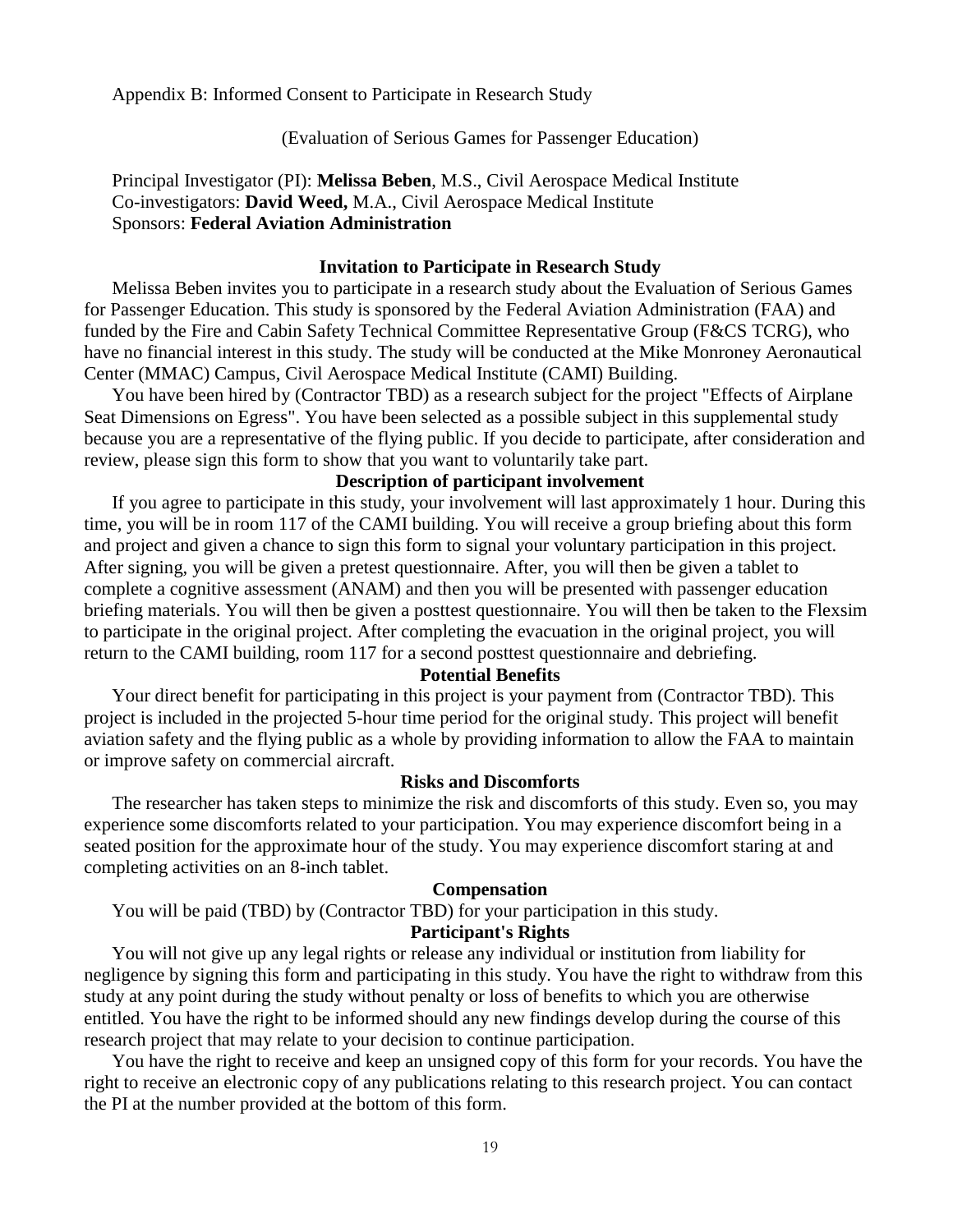#### **Cost to Participant**

You will not incur any costs for participating in this research study.

#### **Confidentiality**

All paper records created during the course of this study will be kept in a locked file cabinet maintained by the Protection and Survival Laboratory, Cabin Safety Research Team, in the CAMI building. All records of this study will refer only to the participant number you will be assigned should you agree to participate in this study. Electronic data collected during this research project will be kept on a password protected, external storage drive, kept in a locked filing cabinet when not in use. Data from the cognitive assessment (ANAM) will be de-identified and shared with the software licensee. In the event of any publication or presentation resulting from the research, no personally identifiable information will be shared.

#### **Injury**

Every effort to prevent injury as a result of your participation will be taken. It is possible, however, that you could develop complications or injuries as a result of participating in this research study. In the event of injury during this research project, first aid will be provided by on-site first responders. Any required follow-up care will be coordinated by your contractor's representative and the first responders.

#### **Voluntary Nature of the Study**

Participation in this research project is completely voluntary. You have the right to withdraw from this study at any point during or between trials without penalty or loss of benefits to which you are otherwise entitled. If you choose to withdraw before full completion of the study, you will be paid for the time worked by (Contractor TBD) as calculated from the time of initial briefing at the MMAC visitor's center to the time of your withdrawal. If you choose to withdraw, the information of data provided will be destroyed.

#### **Participation and Withdrawal**

Your participation in this study is voluntary and it is your choice whether to participate or not. You may decline or withdraw participation from the study at any time. The choice to decline or withdraw from the study will not cause any penalty or loss of any benefit to which you are entitled as described above.

Melissa Beben, or another research staffer, may decide to stop or withdraw you from the study under certain circumstances without your permission. Some possible reasons that you may be removed from the study are such as a risk or harm to your medical or psychological interest, not following the study instructions, or other administrative reasons. In the event that your participation in the study ends early, you may request or you may be requested to speak to the principal investigator and/or contractor representative.

At any time during this research study, the principal investigator or research team will share any new information that may affect your health or well-being and will discuss your continued participation in the study.

#### **Contact Information**

If you have questions about the study, please ask them before signing this form. You can ask any questions that you have about this study at any time.

For questions, concerns or complaints about this study, please contact the principal investigator, Melissa Beben at 405-954-7528 (email: [Melissa.Beben@faa.gov\)](mailto:Melissa.Beben@faa.gov) or David Weed at 405-954-9218 (email:  $David. Weed @ faa.gov$ ). If you feel that you have been treated unfairly, or you have questions regarding your rights as a research participant, you may contact the Civil Aerospace Medical Institute Institutional Review Board (a group of people who review the research to protect your rights) at 405- 954-1000, Dr. Thomas Chidester.

#### **Signature and Consent to be in the Research Study**

I have been informed about the purpose, procedures, possible benefits and risks of this research study. I have read (or someone has read to me) this form, and I have received a copy of it. I have had the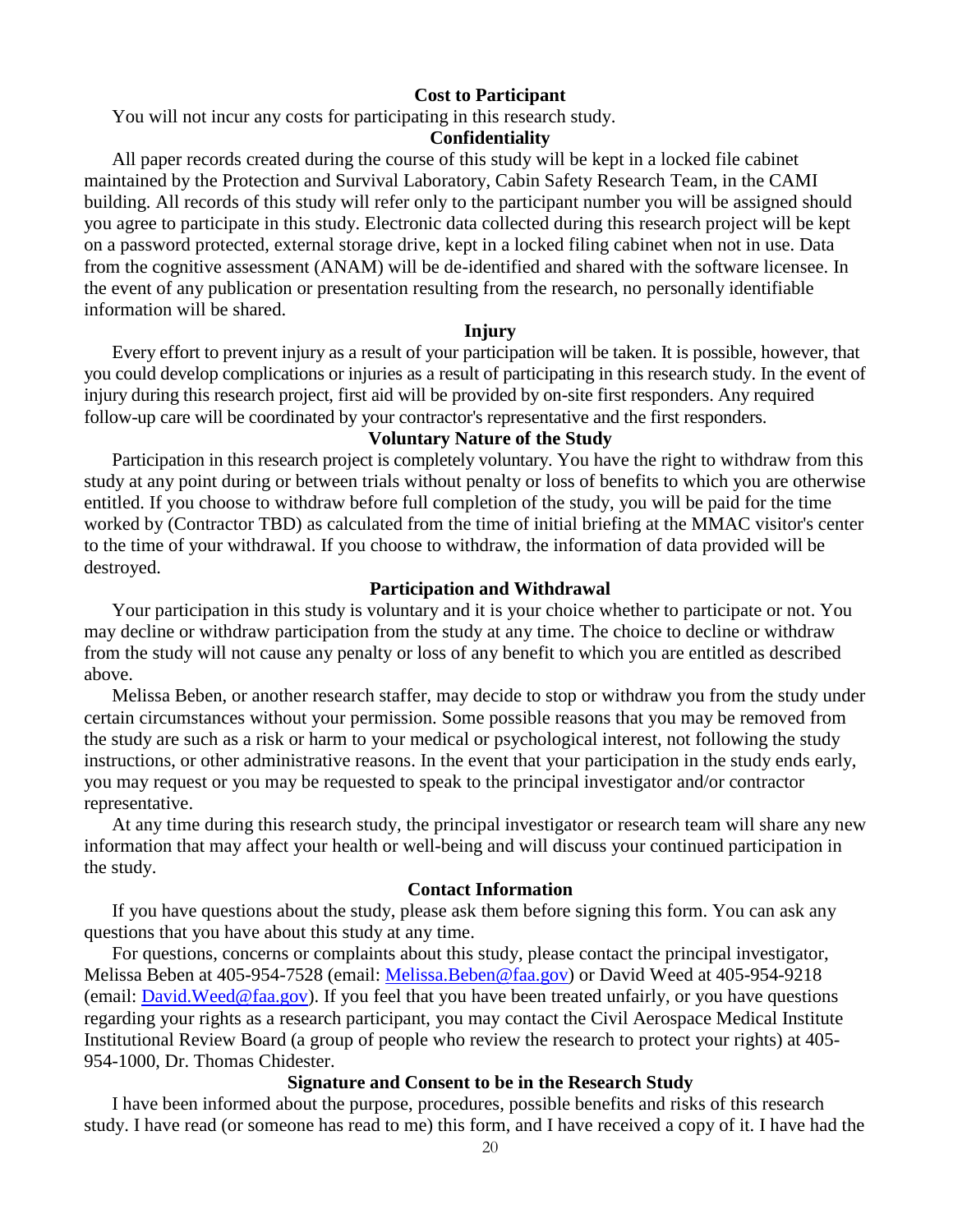opportunity to ask questions and to discuss the study with an investigator. My questions have been answered to my satisfaction. I have been told that I can ask other questions any time. I voluntarily agree to participate in this study. I am free to withdraw from this study at any time without the need to justify my decision. If I withdraw, I will not lose any benefits to which I am otherwise entitled. I agree to cooperate with the principal investigator and the research staff and to inform them immediately if I experience any unexpected or unusual symptoms.

**Participant:** By signing this consent form, you indicate that you are voluntarily choosing to take part in this research.

\_\_\_\_\_\_\_\_\_\_\_\_\_\_\_\_\_\_\_\_\_\_\_\_\_\_\_\_\_\_\_\_\_\_\_\_ \_\_\_\_\_\_\_\_\_\_\_\_\_\_\_\_

Printed Name of Participant

Signature of Participant or Legal Representative Date

\_\_\_\_\_\_\_\_\_\_\_\_\_\_\_\_\_\_\_\_\_\_\_\_\_\_\_\_\_\_\_\_\_\_\_\_

#### **Investigator**

### **Principal Investigator**:

I have fully explained this study to the subject or his/her representative to the best of my ability. As a representative of this study, I have explained the purpose, the procedures, the possible benefits, and risks that are involved in this research study. I have answered the subject's questions to his/her satisfaction before requesting the signature(s) above. I confirm that the individual has not been coerced into giving consent, and the consent has been given freely and voluntarily. There are no blanks in this document. A copy of this form has been given to the subject or his/her representative.

\_\_\_\_\_\_\_\_\_\_\_\_\_\_\_\_\_\_\_\_\_\_\_\_\_\_\_\_\_\_ Printed name of Principal Investigator

\_\_\_\_\_\_\_\_\_\_\_\_\_\_\_\_\_\_\_\_\_\_\_\_\_\_\_\_\_\_ \_\_\_\_\_\_\_\_\_\_\_\_\_\_ \_\_\_\_\_\_\_\_\_\_ Signature of Principal Investigator Date Date Time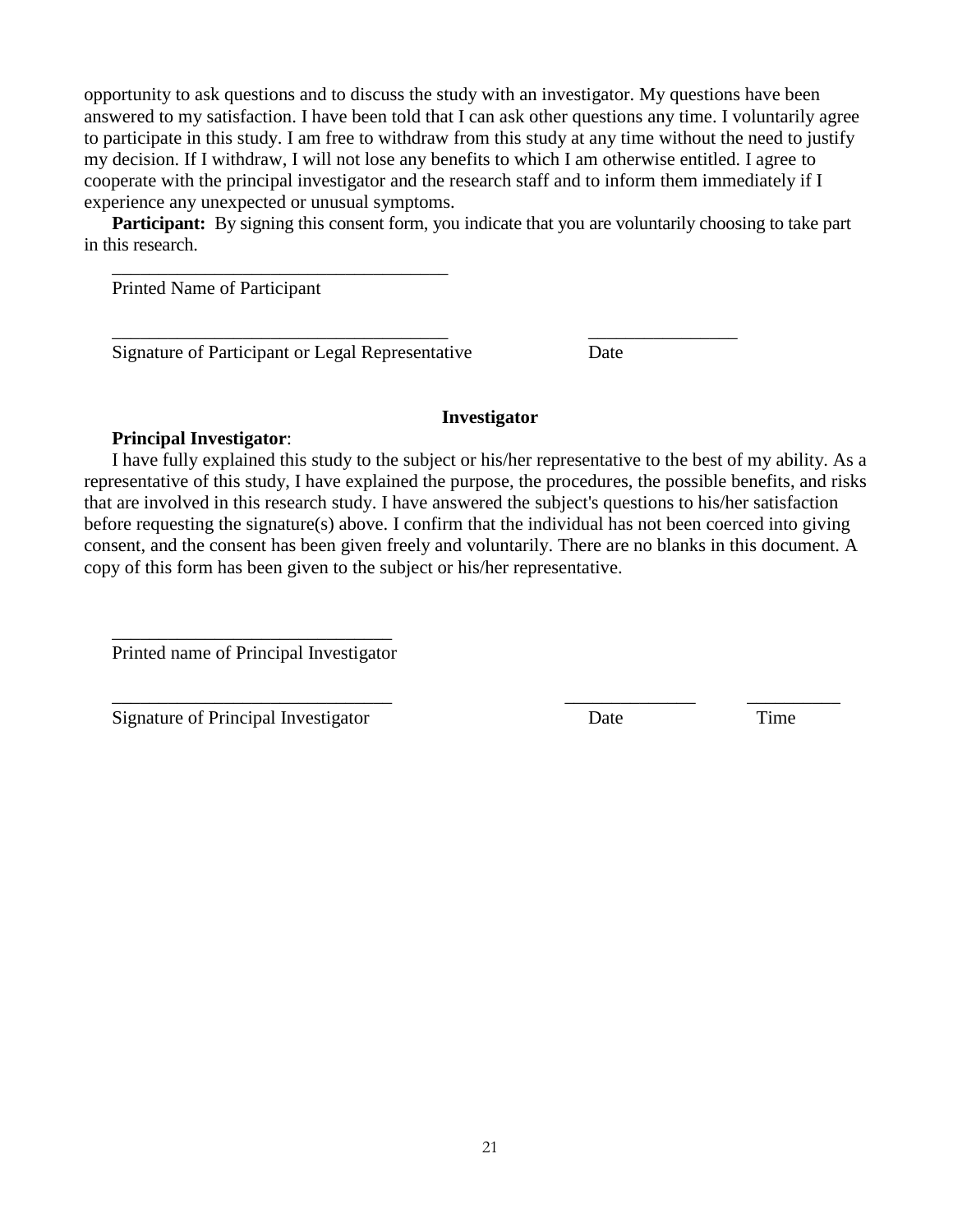Appendix C: Passenger Safety Knowledge Test

# **Brace Position**

Participant Vest #: \_\_\_\_\_\_\_

Describe where and how to position your feet:

Describe where and how to position your head:

Describe where and how to position your hands:

<u> 1980 - John Stein, Amerikaansk politiker († 1908)</u>

# **Life Vest**

Describe where the life vest is located:

Describe how to open the life vest pouch:

Describe the procedures for donning or wearing the life vest: